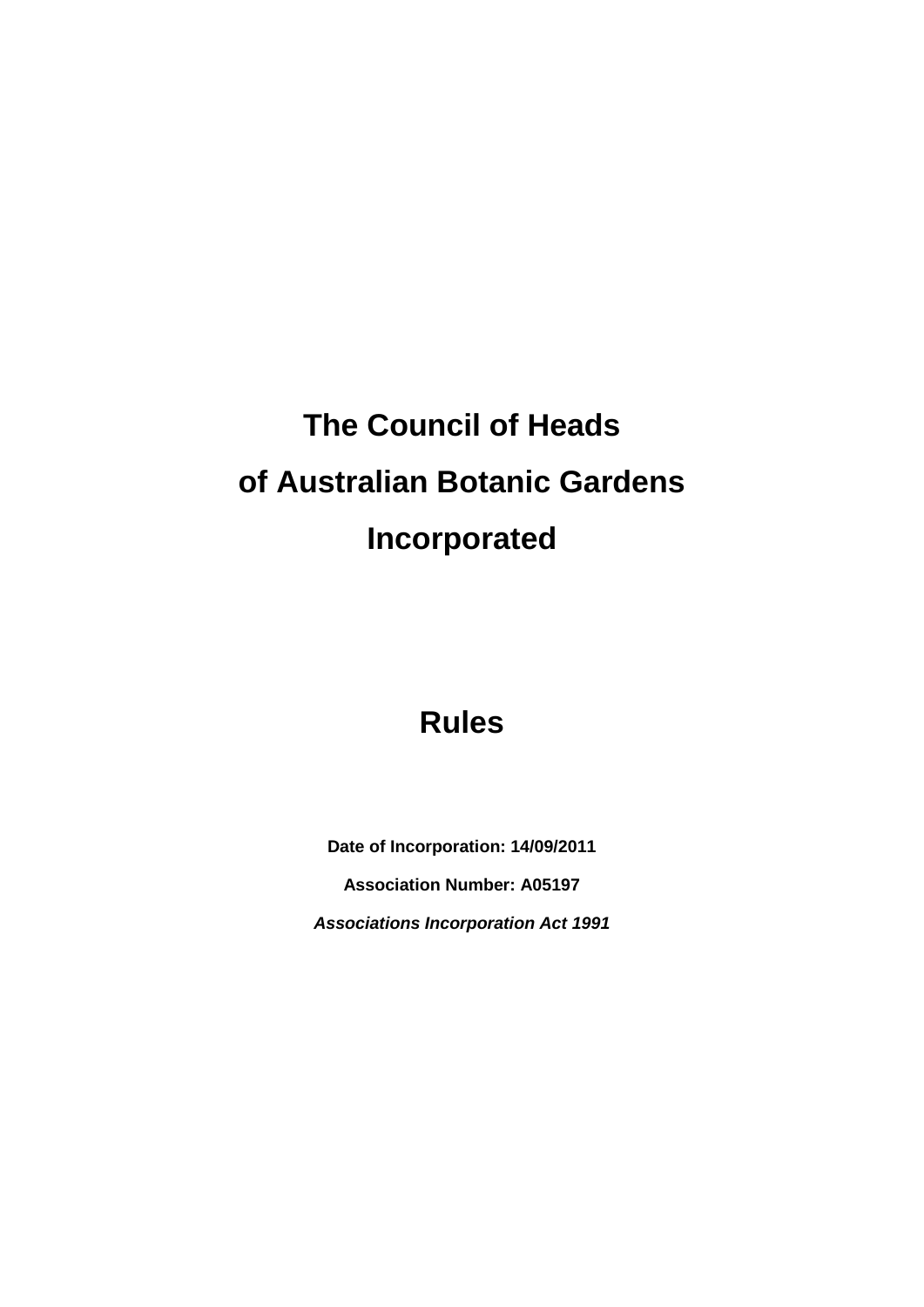## **CONTENTS**

| <b>PART 1.1</b> |                                    |
|-----------------|------------------------------------|
| 1.              |                                    |
| <b>PART 1.2</b> |                                    |
| 2.              |                                    |
| 3.              |                                    |
| <b>PART 1.3</b> |                                    |
| 4.              |                                    |
| 5.              |                                    |
| 6.              |                                    |
| 7.              |                                    |
| 8.              |                                    |
| 9.              |                                    |
| 10.             |                                    |
| 11.             |                                    |
| <b>PART 1.4</b> |                                    |
| 12.             |                                    |
| 13.             |                                    |
| 14.             |                                    |
| 15.             |                                    |
| 16.             |                                    |
| 17.             |                                    |
| 18.             |                                    |
| 19.             | . 9<br><b>MEMBERS' LIABILITIES</b> |
| 20.             |                                    |
| 21.             |                                    |
| <b>PART 1.5</b> |                                    |
| 22.             |                                    |
| 23.             |                                    |
| 24.             |                                    |
| 25.             |                                    |
| 26.             |                                    |
| 27.             |                                    |
| 28.             |                                    |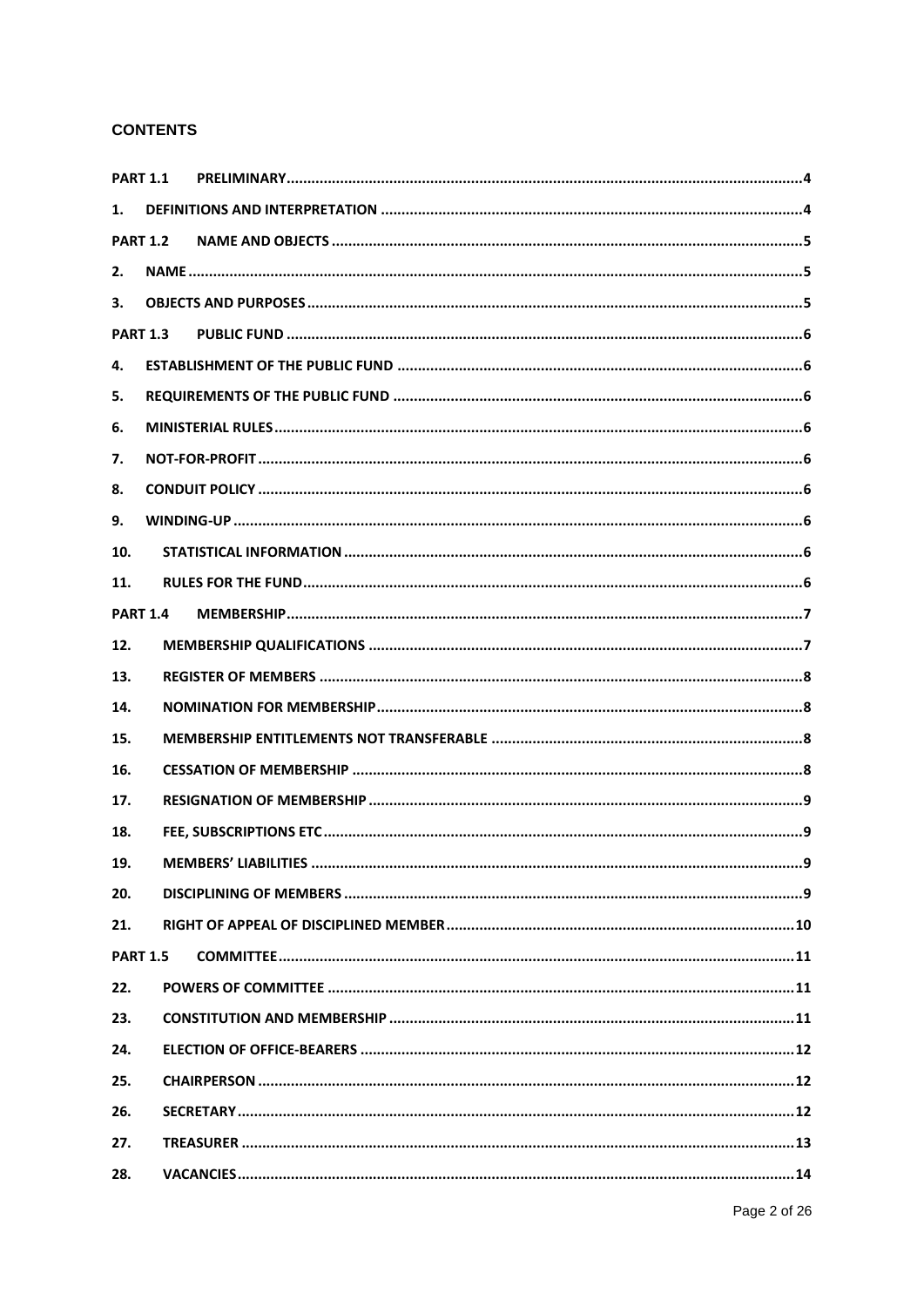| 29.               |  |
|-------------------|--|
| 30.               |  |
| 31.               |  |
| <b>PART 1.6</b>   |  |
| 32.               |  |
| 33.               |  |
| 34.               |  |
| <b>PART 1.7</b>   |  |
| 35.               |  |
| 36.               |  |
| 37.               |  |
| 38.               |  |
| 39.               |  |
| 40.               |  |
| 41.               |  |
| 42.               |  |
| 43.               |  |
| 44.               |  |
| <b>APPENDIX 1</b> |  |
| <b>APPENDIX 2</b> |  |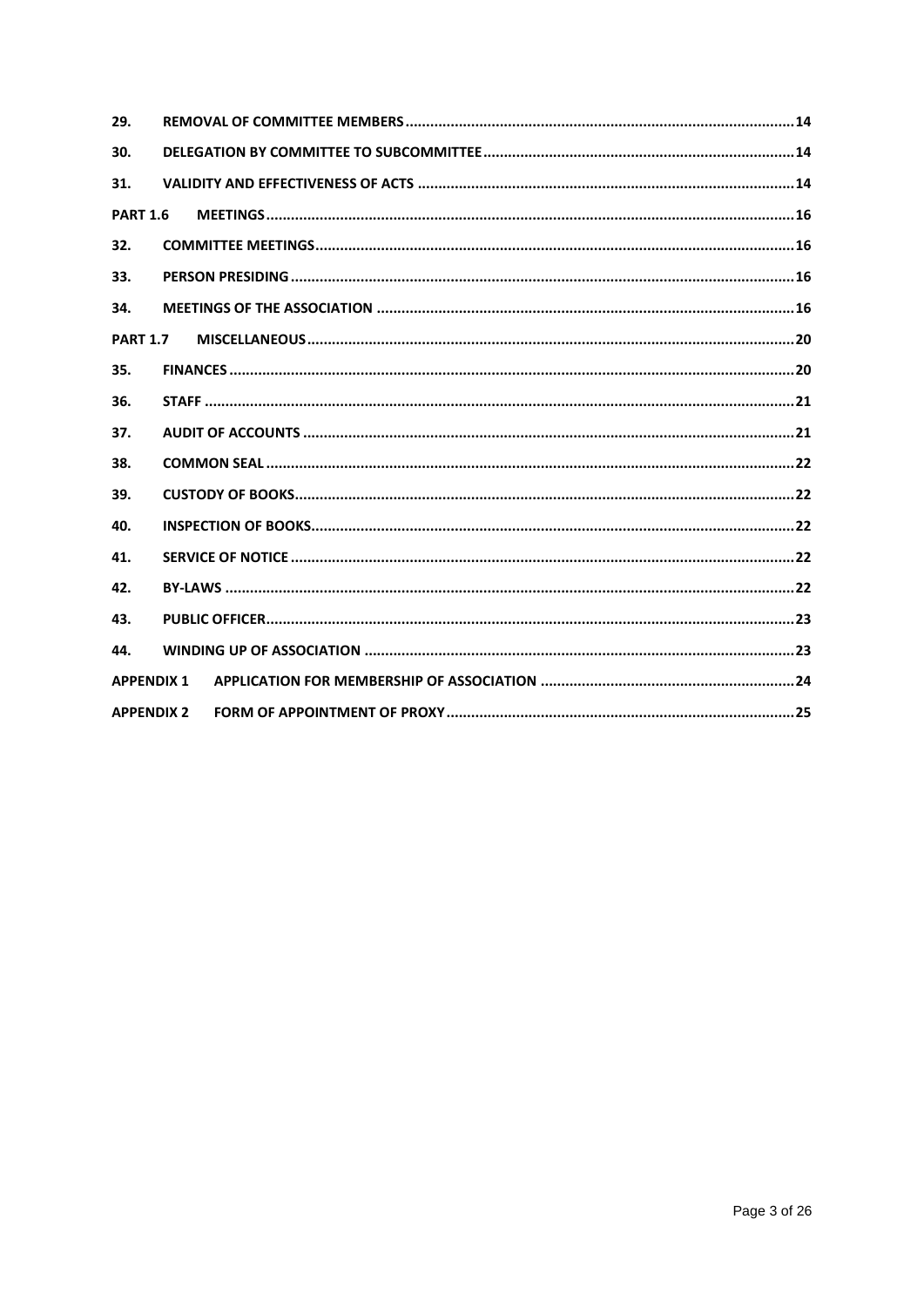## **Rules of the Council of Heads of Australian Botanic Gardens Incorporated**

## <span id="page-3-0"></span>**Part 1.1 Preliminary**

#### <span id="page-3-1"></span>**1. Definitions and Interpretation**

#### 1.1. In these rules:

**Act** means the *Associations Incorporation Act 1991*.

**Association** means the Council of Heads of Australian Botanic Gardens Incorporated.

**botanic garden** means an institution holding documented collections of living plants for the purposes of scientific research, conservation, display and education.

**Chairperson** means the person holding office under these rules as Chairperson, or, if no such person holds that office, the Public Officer.

**Ecosystem** means a dynamic combination of plant, animal and micro-organism communities and their non-living environment (e.g. soil, water and climate regime) interacting as a functional unit.

**financial year** means the year ending on 30 June.

**Fund** means the public fund established in accordance with clause 4.1.

**Head** means the Chief Executive Officer or equivalent of the member (where the member is not an individual).

**meeting of the Association** means an annual general meeting or a general meeting (see clause 34), but does not include a Committee meeting (see clause 32).

**member** means a member, however described, of the Association.

**objects and purposes** means the objects and purposes stated in clause 3.1.

**person presiding** is defined in clause 33.

**plant** means a member of the plant kingdom or of the fungus kingdom, and includes a part of a plant and plant reproductive material.

**Regulation** means the *Associations Incorporation Regulation 1991*.

**Representative** means the Head of a member organisation, or his or her proxy, authorised in accordance with clause 34.8.

**Secretary** means the person holding office under these rules as Secretary of the Association or, if no such person holds that office, the public officer of the Association.

**Special resolution** means a resolution passed in accordance with section 70 of the Act; that is, a resolution passed:

(a) at a meeting of the Association, being a meeting of which at least 21 days notice, accompanied by notice of intention to propose the resolution as a special resolution, has been given to the members of the association; and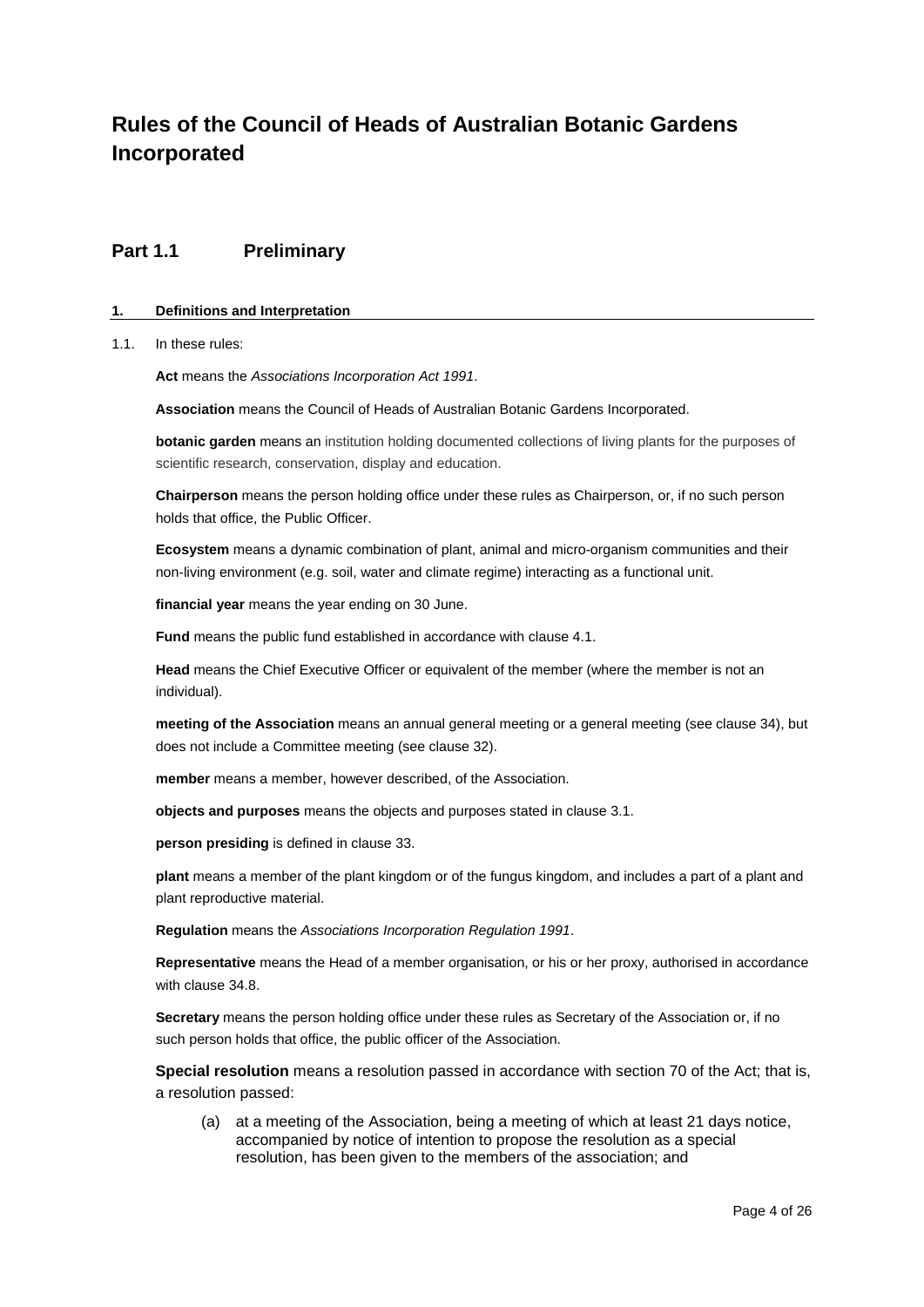- (b) by at least three-quarters of the votes of those members of the Association who, being entitled to vote, vote in person or by proxy.
- 1.2. The *Legislation Act 2001* applies to these rules in the same way as it would if they were an instrument made under the Act.
- 1.3. For the avoidance of doubt, a reference to a person includes a reference to a body politic or corporation, as well as an individual.
- 1.4. Presence in person at a meeting includes attendance via electronic communication tools such as teleconference and videoconference facilities.
- 1.5. A reference to a clause is to a clause of these rules.

### <span id="page-4-0"></span>**Part 1.2 Name and Objects**

#### <span id="page-4-1"></span>**2. Name**

2.1. The name of the Association is *Council of Heads of Australian Botanic Gardens Incorporated*.

#### <span id="page-4-2"></span>**3. Objects and Purposes**

- 3.1. The Association is established for the purpose of supporting:
	- (a) the protection, conservation and enhancement of Australian plants and their ecosystems;
	- (b) the provision of information and education and undertaking research about plants and plant communities,

through working with Australian botanic gardens and other institutions to achieve the following objects:

- (c) supporting and carrying out research into the diversity, conservation and [ecosystem] values of Australian plants and their communities;
- (d) supporting the *ex situ* and *in situ* conservation of threatened Australian plants, including through the development and use of seed banks;
- (e) promoting knowledge sharing about plants and plant communities;
- (f) promoting education about plants and plant communities; and,
- (g) providing a forum to enhance and promote the botanical, horticultural, educational and environmental work of Australian botanic gardens.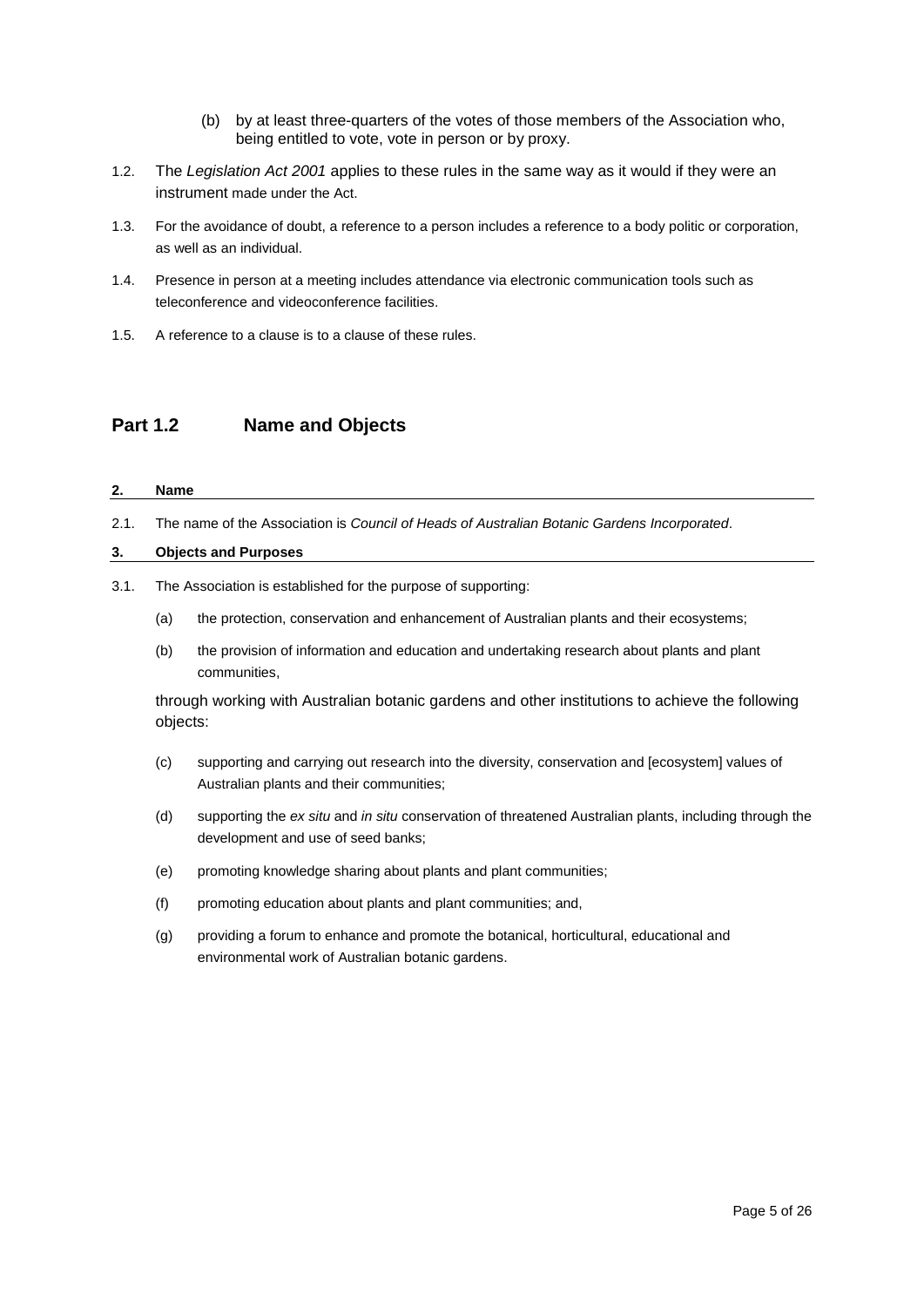## <span id="page-5-0"></span>**Part 1.3 Public Fund**

#### <span id="page-5-1"></span>**4. Establishment of the Public Fund**

- 4.1. The Association will establish and maintain a public fund to be called the "Council of Heads of Australian Botanic Gardens Public Fund" for the specific purpose of supporting the objects and purposes of the Council of Heads of Australian Botanic Gardens Incorporated.
- 4.2. The Fund will be established to receive all gifts of money or property for the objects and purposes, and all moneys received because of those gifts will be credited to its bank account.
- 4.3. The Fund must not receive any other money or property into its account and it must comply with subdivision 30-E of the *Income Tax Assessment Act 1997*.

#### <span id="page-5-2"></span>**5. Requirements of the Public Fund**

- 5.1. The Association must inform the Commonwealth Department responsible for the environment as soon as possible if:
	- (a) it changes its name or the name of its Fund; or,
	- (b) there is a change to the membership of the management committee of the Fund; or,
	- (c) there has been a departure from the provisions of Part 1.3 of these Rules.

#### <span id="page-5-3"></span>**6. Ministerial Rules**

6.1. The Association agrees to comply with all rules made by the Treasurer and the Minister with responsibility for the environment to ensure that gifts made to the Fund are only used for the objects and purposes.

#### <span id="page-5-4"></span>**7. Not-for-Profit**

7.1. The income and property of the Association will be used and applied solely in promotion of its objects and purposes, and no portion will be distributed, paid or transferred directly or indirectly by way of dividend, bonus or by way of profit to members, directors, or trustees of the Association.

#### <span id="page-5-5"></span>**8. Conduit Policy**

8.1. Allocations of the Fund's moneys or property to other persons or organisations will be made in accordance with the established objects and purposes of the Association, and not be influenced by the preference of the donor.

#### <span id="page-5-6"></span>**9. Winding-up**

9.1. If the Fund is wound up, all surplus assets will be transferred to another Fund on the Register of Environmental Organisations that has similar objects and purposes.

#### <span id="page-5-7"></span>**10. Statistical Information**

- 10.1. The Association will provide within four months of the end of the financial year:
	- (a) statistical information requested by the Commonwealth Department responsible for the environment regarding donations to the Fund; and,
	- (b) an audited financial statement for the Association and its Fund, including information regarding the expenditure of Fund moneys and the management of Fund assets.

#### <span id="page-5-8"></span>**11. Rules for the Fund**

11.1. The objective of the Fund is to support the environmental objects and purposes of the Association.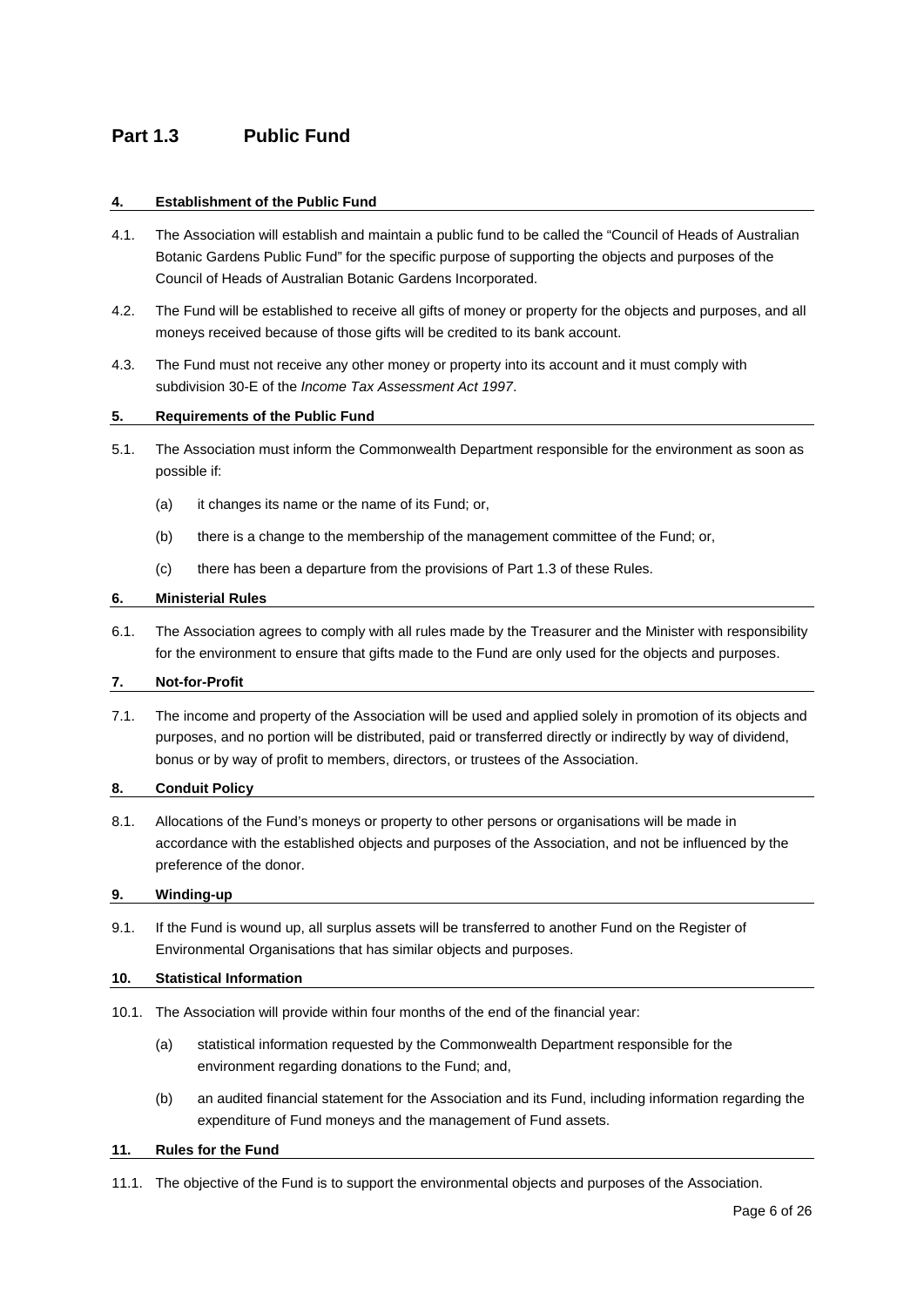- 11.2. Members of the public will be invited to make gifts of money or property to the Fund for the environmental objects and purposes of the Association.
- 11.3. Money from interest on donations, income derived from donated property, and money from the realisation of such property, will be deposited into the Fund.
- 11.4. The Association will open and maintain a separate bank account to deposit money donated to the Fund, including interest accruing thereon, and will keep gifts to it separate from other funds of the Association.
- 11.5. The Association will issue receipts in the name of the Fund, and keep proper accounting records and use proper accounting procedures in relation to the Fund.
- 11.6. The Fund will be operated on a not-for-profit basis.
- 11.7. A committee of management of no fewer than three persons will administer the Fund. The committee will be appointed by the Association. A majority of the members of the committee must be 'responsible persons' as defined by the Guidelines to the Register of Environmental Organisations.

## <span id="page-6-0"></span>**Part 1.4 Membership**

#### <span id="page-6-1"></span>**12. Membership qualifications**

- 12.1. Unless otherwise determined in accordance with clause 14, 16, 17 or 20, membership of the Association comprises:
	- (a) Director of National Parks, representing the Australian National Botanic Gardens, Canberra (**ANBG**);
	- (b) The Botanic Gardens and Parks Authority, established under the *Botanic Gardens and Parks Authority Act 1998* (**BGPA**);
	- (c) State of South Australia, through the Department for Environment, Water and Natural Resources, representing the Botanic Gardens of South Australia (**BGSA**);
	- (d) Brisbane City Council, representing Brisbane Botanic Gardens Mount Coot-tha (**BBG**);
	- (e) Northern Territory of Australia, representing the George Brown Darwin Botanic Gardens (**GBDBG**);
	- (f) The Royal Botanic Gardens and Domain Trust (NSW), established under the *Royal Botanic Gardens and Domain Trust Act* 1980 (**RBGDT**);
	- (g) The Royal Botanic Gardens Board Victoria, established under the *Royal Botanic Gardens Act 1991*, representing the Royal Botanic Gardens Victoria (**RBGV**);
	- (h) State of Tasmania, through the Department of Primary Industries, Parks, Water and the Environment, representing the Royal Tasmanian Botanical Gardens (**RTBG**).
- 12.2. An organisation listed in clause 12.1 will be a member for so long as it carries out programs or maintains collections that meet the objects and purposes, regardless of any change in name, management, structure, or portfolio name or responsibility, unless clause 16, 17 or 20 applies.
- 12.3. The Association may, by Special Resolution, determine classes of membership with different rights, including with respect to voting.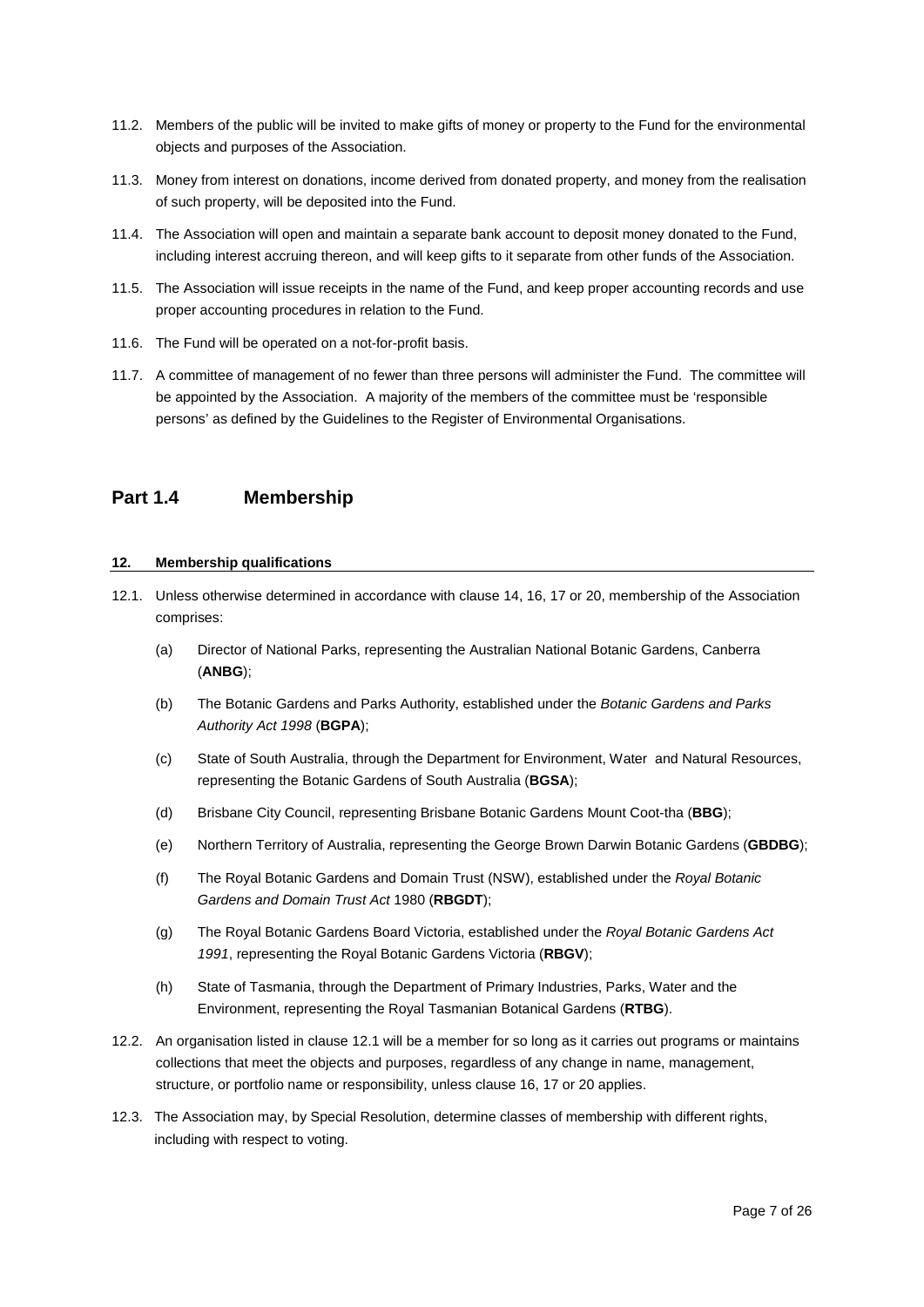#### <span id="page-7-0"></span>**13. Register of members**

- 13.1. The Secretary will maintain a register of members and their representatives, including the names and addresses of all members.
- 13.2. The name of a person that ceases to be a member in accordance with clause 16 will be deleted from the register of members.
- 13.3. The presence or absence of a person's name in the register of members will be prima facie proof of that person's membership status.

#### <span id="page-7-1"></span>**14. Nomination for membership**

- 14.1. A nomination of a person for membership of the Association:
	- (a) must be made by a member of the Association in writing, and seconded by another member in writing, substantially in the form set out in Appendix 1; and,
	- (b) must be lodged with the Secretary.
- 14.2. As soon as is practicable after receiving a nomination for membership, the Secretary must refer the nomination to the Committee, which must decide whether to approve or to reject the nomination.
- 14.3. If the Committee decides by three-quarter majority to approve a nomination for membership, the Secretary must as soon as practicable after that decision notify the nominee of that approval and request the nominee to pay within 28 days after receipt of the notification the sum payable under these rules by a member as the entrance fee and the first year's annual subscription.
- 14.4. The Secretary must, on payment by the nominee of the amounts mentioned in clause 18 within the required period, enter the nominee's name in the register of members and, on the name being so entered, the nominee becomes a member of the Association.

#### <span id="page-7-2"></span>**15. Membership entitlements not transferable**

- 15.1. A right, privilege or obligation that a person has because of being a member:
	- (a) cannot be transferred or transmitted to another person; and,
	- (b) terminates on cessation of the person's membership (except outstanding financial obligations under clause 18).

#### <span id="page-7-3"></span>**16. Cessation of membership**

- 16.1. A person ceases to be a member if the person:
	- (a) dies or, for a corporation, is wound up or ceases to exist for any other reason;
	- (b) resigns from membership of the Association in accordance with clause 17;
	- (c) is expelled from the Association in accordance with clause 20;
	- (d) fails to renew membership of the Association;
	- (e) no longer carries out programs or maintains collections that meet the objects and purposes of the Association; or,
	- (f) fails to meet its financial obligations under clause 18 within six months of the imposition of those obligations, unless otherwise determined by the Committee.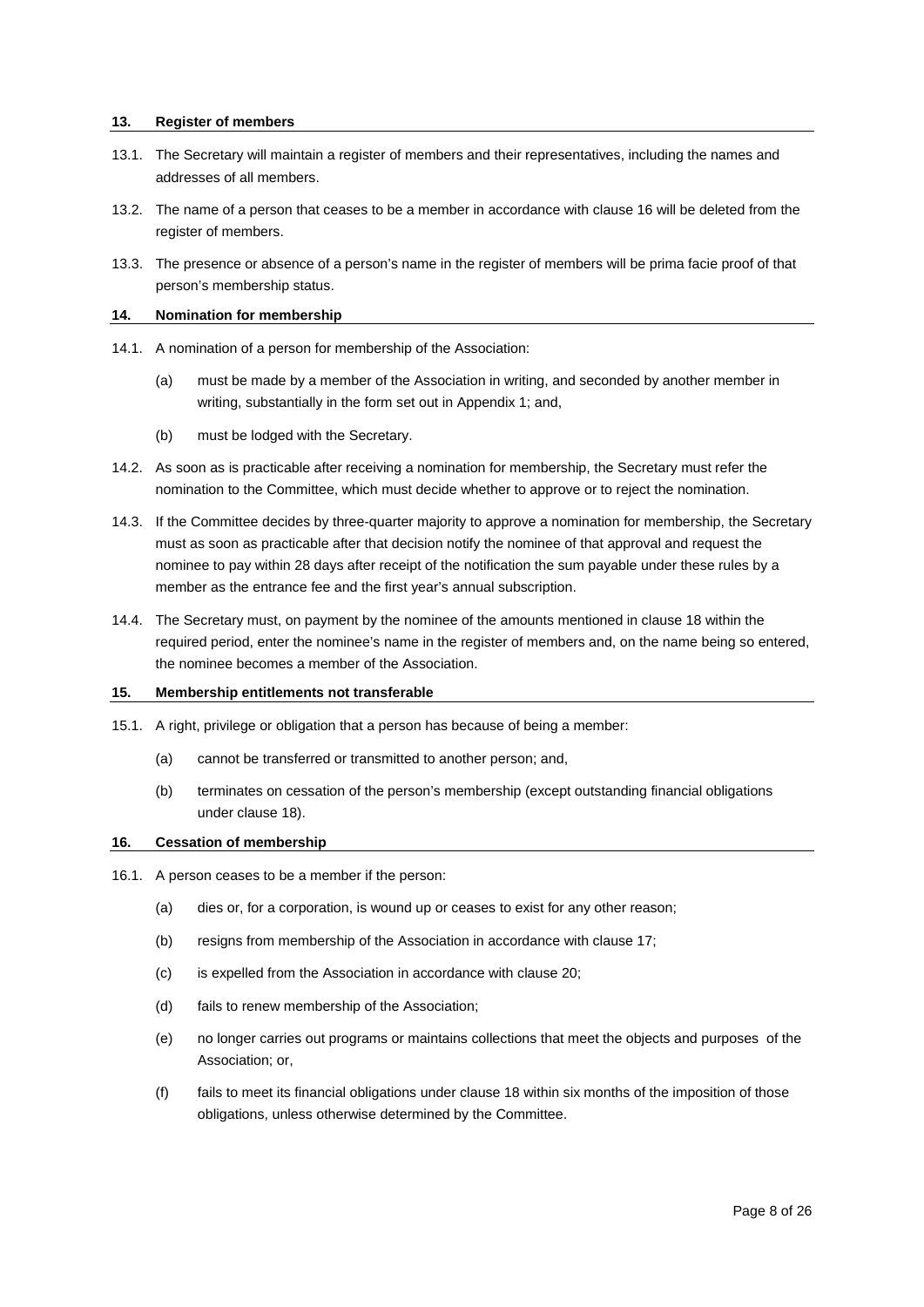#### <span id="page-8-0"></span>**17. Resignation of membership**

- 17.1. A member is not entitled to resign from membership of the Association except in accordance with this clause 17.
- 17.2. A member who has paid all amounts payable by the member to the Association may resign from membership of the Association by first giving notice (of not less than one month or, if the Committee has determined a shorter period, that shorter period) in writing to the Secretary of the member's intention to resign and, at the end of the period of notice, the member ceases to be a member.
- 17.3. If a person ceases to be a member, the Secretary must make an appropriate entry in the register of members recording the date the member ceased to be a member.

#### <span id="page-8-1"></span>**18. Fee, subscriptions etc**

- 18.1. The entrance fee to the Association is the amount determined by the Committee from time to time.
- 18.2. The annual membership fee of the association is the amount determined by the Committee from time to time.
- 18.3. The annual membership fee is payable:
	- (a) except as provided by paragraph (b), before 1 July in each calendar year; or,
	- (b) if a person becomes a member on or after 1 July in any calendar year, before 1 July in each succeeding calendar year.

#### <span id="page-8-2"></span>**19. Members' liabilities**

- 19.1. The liability of a member to contribute towards the payment of the debts and liabilities of the Association or the costs, charges and expenses of the winding up of the Association is limited to the amount (if any) unpaid by the member in relation to membership of the Association as required by clause 18.
- 19.2. The Association is required to indemnify any member for any liability incurred by the member with the authority of the Committee on behalf of the Association.

#### <span id="page-8-3"></span>**20. Disciplining of members**

- 20.1. If the Committee is of the opinion that a member or its Representative:
	- (a) has persistently refused or neglected to comply with a provision of these rules; or,
	- (b) has persistently and wilfully acted in a manner prejudicial to the interests of the Association;

the Committee may, by resolution:

- (c) expel the member or Representative from the Association; or,
- (d) suspend the member or Representative from the rights and privileges of membership of the Association that the Committee may decide for a specified period.
- 20.2. If the Committee passes a resolution under clause 20.1, the Secretary must, as soon as practicable, serve a written notice on the member:
	- (a) setting out the resolution of the Committee and the grounds on which it is based;
	- (b) stating that the member may address the Committee at a meeting to be held not earlier than 14 days and not later than 28 days after service of the notice;
	- (c) stating the date, place and time of that meeting; and
	- (d) informing the member that the member may do either or both of the following: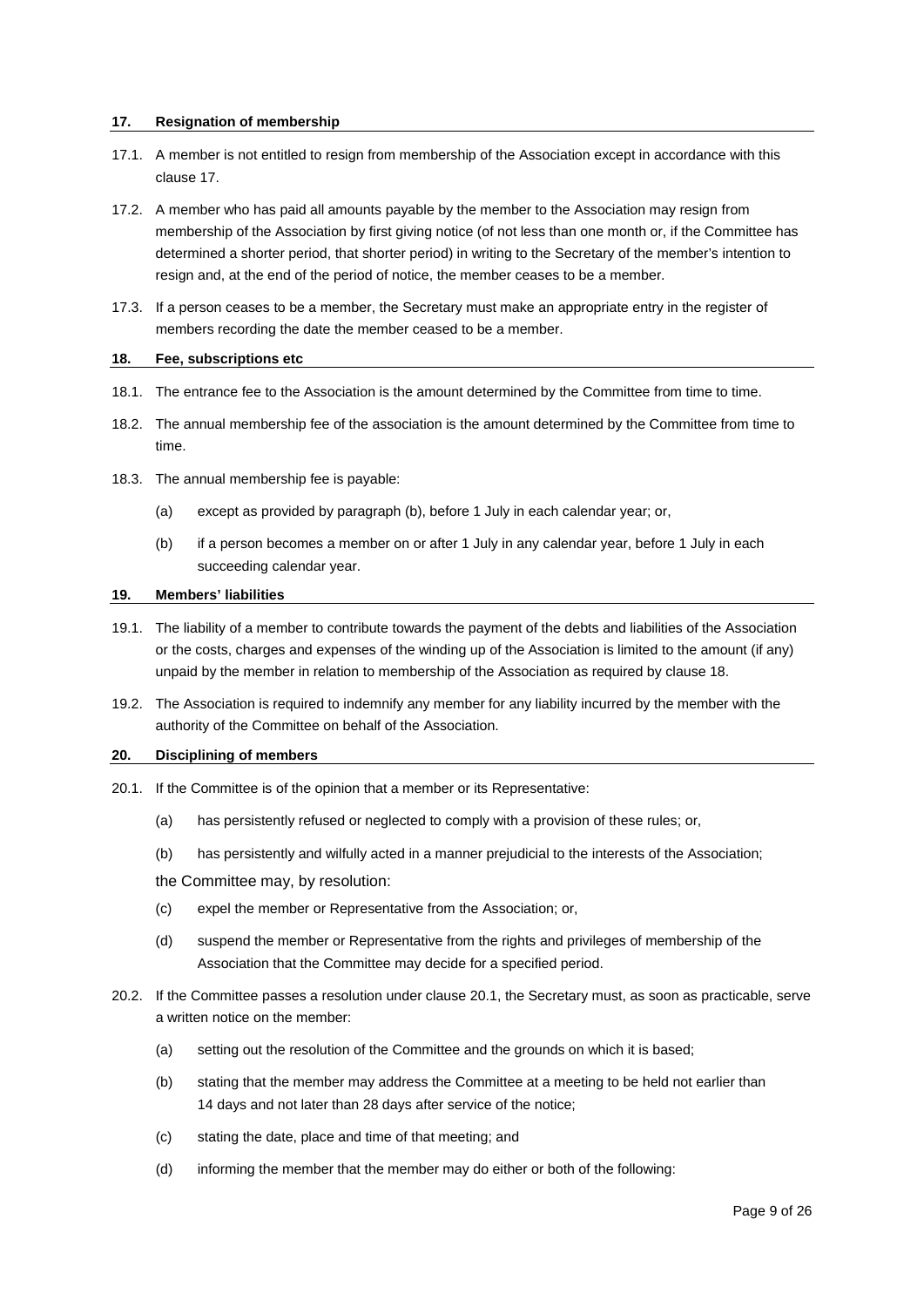- (i) attend and speak at that meeting;
- (ii) submit to the Committee at or before the date of that meeting written representations relating to the resolution.
- 20.3. The Committee must hold the meeting specified in the notice given pursuant to clause 20.2, and, subject to section 50 of the Act, at that meeting, the Committee must:
	- (a) give to the member mentioned in clause 20.1 an opportunity to make oral representations;
	- (b) give due consideration to any written representations submitted to the Committee by that member at or before the meeting; and
	- (c) by resolution decide whether to confirm or to revoke the resolution of the Committee made under clause 20.1.
- 20.4. A resolution of the Committee under clause 20.1 is of no effect unless the Committee holds the meeting specified in the notice given pursuant to clause 20.2, in accordance with clause 20.3, and confirms the resolution.
- 20.5. If the Committee confirms a resolution under clause 20.3, the Secretary must, within seven days after that confirmation, by written notice inform the member of that confirmation and of the member's right of appeal under clause 21.
- 20.6. A resolution confirmed by the Committee under clause 20.3 does not take effect:
	- (a) until the end of the period within which the member is entitled to appeal against the resolution if the member does not exercise the right of appeal within that period; or
	- (b) if within that period the member exercises the right of appeal, unless and until the Association confirms the resolution in accordance with clause 21.4.

#### <span id="page-9-0"></span>**21. Right of appeal of disciplined member**

- 21.1. A member may appeal to the Association in general meeting against a resolution of the Committee that is confirmed under clause 20.3, within seven days after notice of the resolution is served on the member, by lodging with the Secretary a notice to that effect.
- 21.2. On receipt of a notice under clause 21.1, the Secretary must notify the Committee which must call a general meeting of the Association to be held within 21 days after the date when the Secretary received the notice or as soon as possible after that date.
- 21.3. Subject to section 50 of the Act, at a general meeting of the Association called under clause 21.2:
	- (a) no business other than the question of the appeal may be transacted;
	- (b) the Committee and the member must be given the opportunity to make representations in relation to the appeal orally or in writing, or both; and,
	- (c) the members present must vote by secret ballot on the question of whether the resolution made under clause 20.3 should be confirmed or revoked.
- 21.4. If the meeting passes a special resolution in favour of the confirmation of the resolution made under clause 20.3, that resolution is confirmed.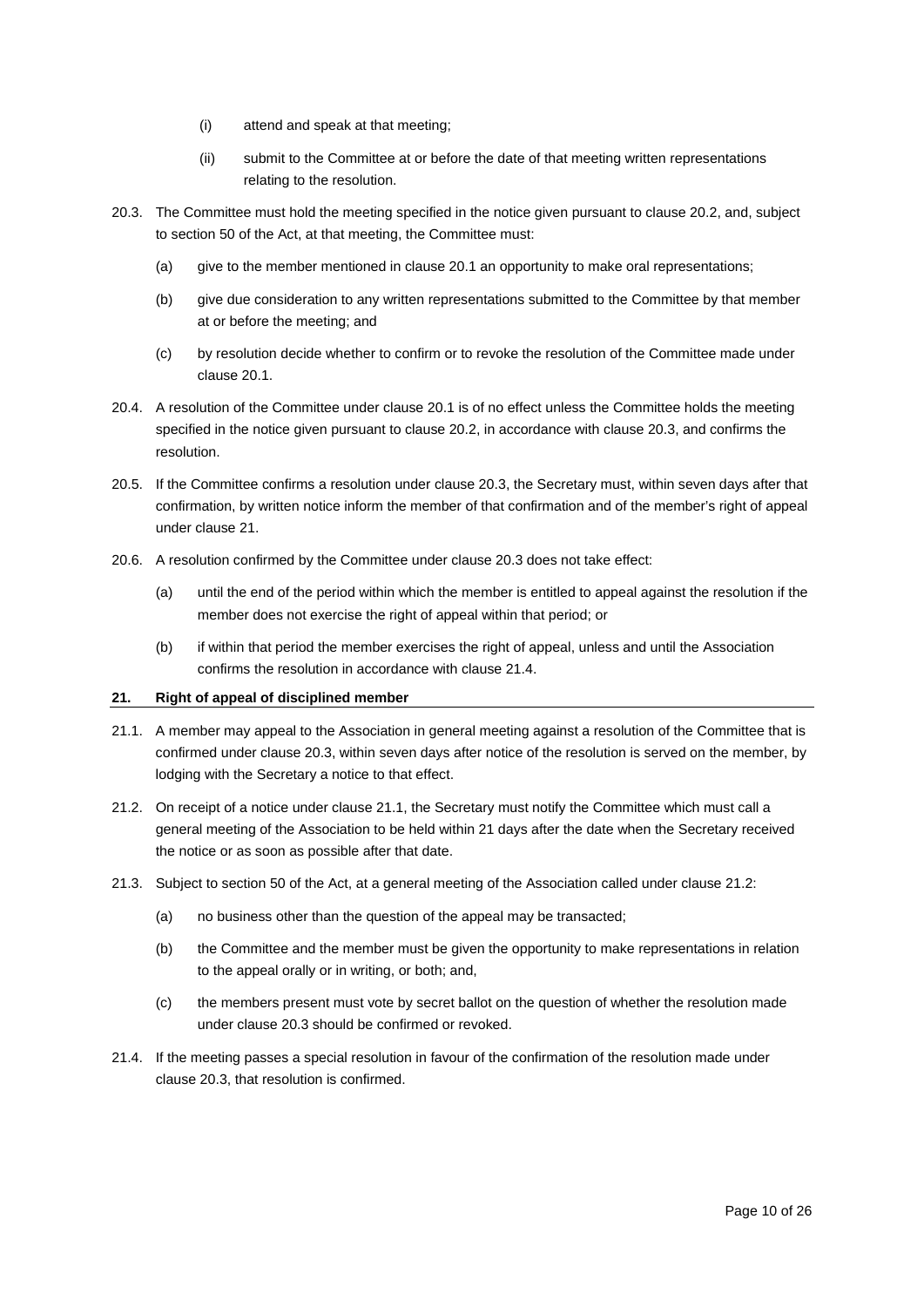## <span id="page-10-0"></span>**Part 1.5 Committee**

#### <span id="page-10-1"></span>**22. Powers of Committee**

- 22.1. The Committee, subject to the Act, the Regulation, these rules, and to any resolution passed by the Association in a meeting of the Association:
	- (a) controls and manages the affairs of the Association;
	- (b) may exercise all functions that may be exercised by the Association other than those functions that are required by these rules to be exercised by the Association in general meeting; and
	- (c) has power to perform all acts and do all things that appear to the Committee to be necessary or desirable for the proper management of the affairs of the Association.

#### <span id="page-10-2"></span>**23. Constitution and membership**

- 23.1. Subject to clauses 26 and 27, the Committee members are:
	- (a) Representatives elected in accordance with clause 24, or appointed in accordance with clause 24.6, to be the following office-bearers:
		- (i) Chairperson;
		- (ii) Secretary; and,
		- (iii) Treasurer,
	- (b) the remaining Representatives, who will be ordinary Committee members.
- 23.2. Each office-bearer holds office:
	- (a) in a personal capacity, and, if he or she ceases to be the Head of the relevant member organisation, the office becomes vacant and clause 23.5 applies;
	- (b) subject to these rules, until the conclusion of the next annual general meeting at which elections are held (see clause 24.1), but is eligible for re-election, subject to clause 23.5.
- 23.3. Each Representative holds the office of ordinary Committee member, subject to these rules, unless elected or appointed to an office-bearer position. If a person holding the office of ordinary Committee member ceases to be the Head of the relevant member, the office of ordinary Committee member automatically passes to the new Head of the relevant member.

#### **23.4. Maximum Terms**

- (a) All offices will be open for election at every annual general meeting at which elections are held (see clause 24.1).
- (b) The Representative who held the office of Chairperson is not eligible for immediate re-election to that office (maximum term of Chairperson is three annual general meetings).
- (c) The persons who held the offices of Treasurer and Secretary may each be immediately re-elected to the same office to a maximum total term not exceeding six consecutive annual general meetings.
- (d) There is no maximum term for ordinary Committee members.
- (e) Nothing in this clause 23.4 prevents a Committee member who has served the maximum term in one office from immediately serving in another office.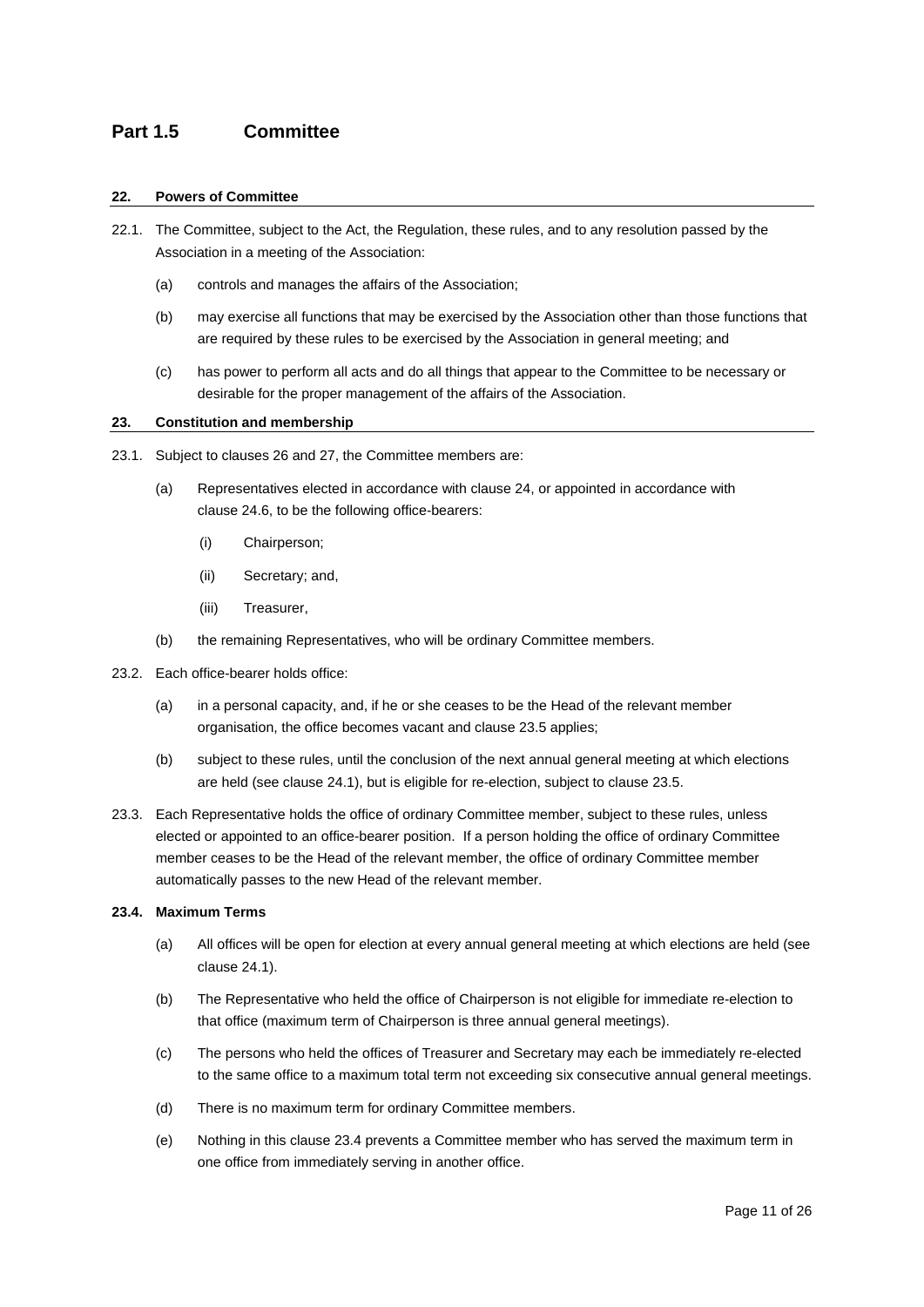23.5. If there is a vacancy in the membership of the Committee, the Committee may appoint a Representative to fill the vacancy and the Representative so appointed holds office, subject to these rules, until the conclusion of the next annual general meeting at which elections are held (see clause 24.1).

#### <span id="page-11-0"></span>**24. Election of office-bearers**

- 24.1. Elections of office-bearers will be held every third annual general meeting.
- 24.2. Nominations of candidates for election as office-bearers of the Association:
	- (a) must be made in writing, signed by two Representatives and accompanied by the written consent of the candidate (which may be endorsed on the nomination form); and,
	- (b) must be given to the Secretary not less than seven days before the date fixed for the annual general meeting at which the election is to take place.
- 24.3. If only one nomination for an office-bearer position is received in accordance with clause 24.2, that candidate is taken to be elected.
- 24.4. If no nominations for an office-bearer position are received in accordance with clause 24.2, nominations may be received at the annual general meeting.
- 24.5. If no further nominations are received at the annual general meeting, vacant office-bearer positions remaining on the Committee are taken to be vacancies.
- 24.6. If more than one of nomination is received for an office-bearer position, a ballot must be held at the annual general meeting, as follows:
	- (a) elections for Chairperson, Secretary and Treasurer (as required) will be held separately and in that sequence;
	- (b) each Representative present, whether in person or by proxy, has one vote;
	- (c) votes are to remain secret;
	- (d) the nominee who receives the highest number of votes is elected;
	- (e) if two or more nominees each receive the highest number of votes, the person presiding has a second or casting vote to decide which nominee is elected,

or otherwise as the Committee may direct in writing at least two days before the date fixed for the annual general meeting.

24.7. A Representative is not eligible to simultaneously hold more than one office.

#### <span id="page-11-1"></span>**25. Chairperson**

- 25.1. The Chairperson holds office on the terms and conditions, and with the powers, duties and authorities, as determined by the Association. The exercise of those powers and authorities and the performance of those duties by a Chairperson are subject at all times to the control of the Association.
- 25.2. The Association may suspend or remove the Representative in the office of Chairperson.
- 25.3. The position of Chairperson may be held only by a Representative.

#### <span id="page-11-2"></span>**26. Secretary**

- 26.1. The office of Secretary may be held by:
	- (a) a Representative; or,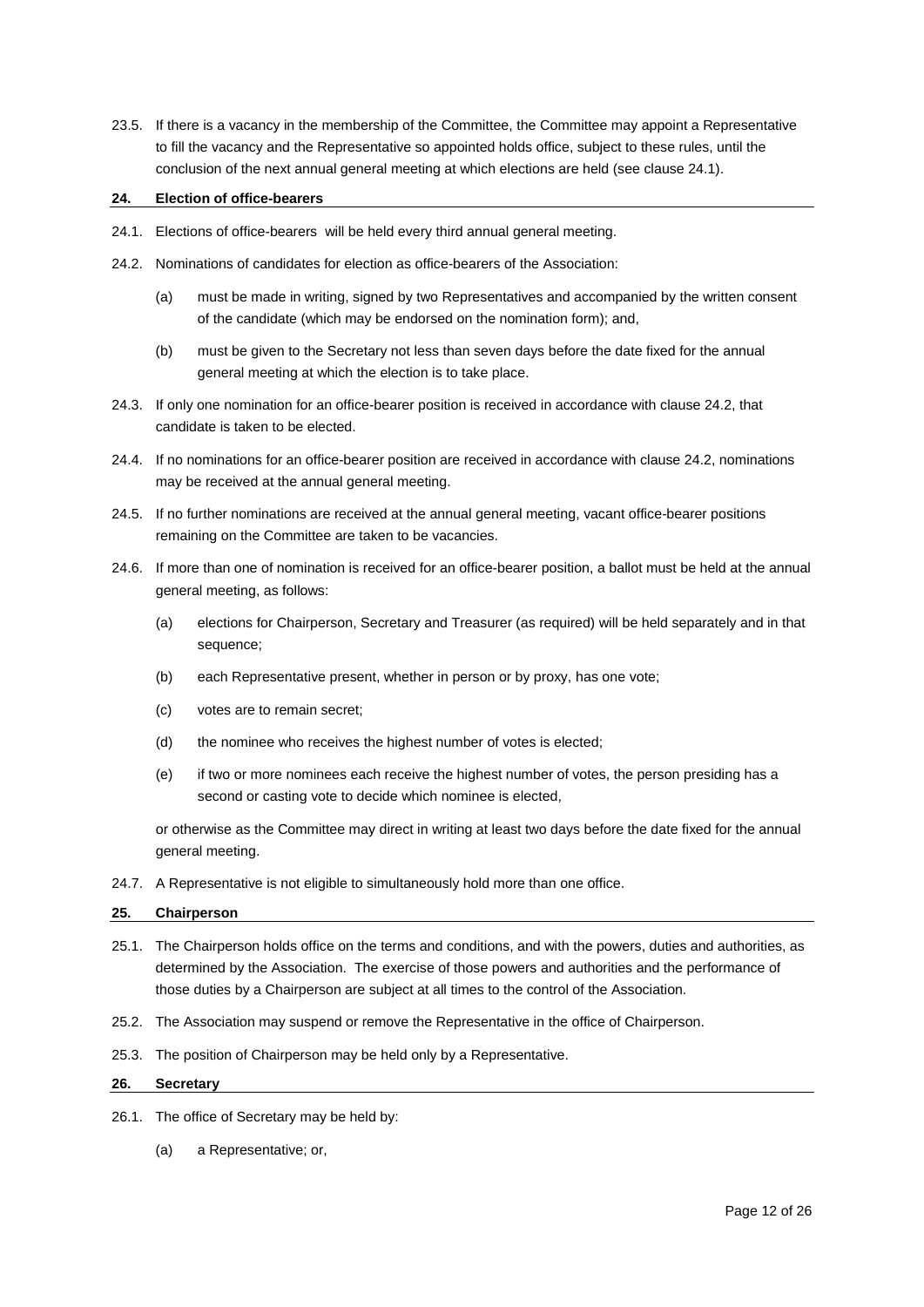- (b) a person nominated by a Representative as a person able to work in close consultation with the member that the Representative represents,
- but in either case the person must be nominated and elected in accordance with clause 24.
- 26.2. If the office of Secretary is held by a non-Representative person nominated by a Representative under clause 26.1(b), then:
	- (a) the Representative may hold another office;
	- (b) the Representative retains voting rights;
	- (c) the non-Representative person does not have voting rights.
- 26.3. The Secretary must, as soon as practicable after being appointed or elected as Secretary, notify the Association of his or her address.
- 26.4. The Secretary must keep minutes of:
	- (a) all elections and appointments of office-bearers and ordinary Committee members;
	- (b) the names of members of the Committee present at a Committee meeting or a meeting of the Association; and,
	- (c) all proceedings at Committee meetings and meetings of the Association.
- 26.5. Minutes of proceedings at a meeting must be signed by the person presiding at the meeting, or by the person presiding at the next succeeding meeting.

#### <span id="page-12-0"></span>**27. Treasurer**

- 27.1. The office of Treasurer may be held by:
	- (a) a Representative; or,
	- (b) a person nominated by a Representative as a person able to work in close consultation with the member that the Representative represents,

but in either case the person must be nominated and elected in accordance with clause 24.

- 27.2. If the office of Treasurer is held by a non-Representative person nominated by a Representative under clause 27.1(b), then:
	- (a) the Representative may hold another office;
	- (b) the Representative retains voting rights; and
	- (c) the non-Representative person does not have voting rights.
- 27.3. The Treasurer of the Association must:
	- (a) collect and receive all amounts owing to the Association and make all payments authorised by the Association;
	- (b) keep correct accounts and books showing the financial affairs of the Association with full details of all receipts and expenditure connected with the activities of the Association; and,
	- (c) ensure that the accounts and books showing the financial affairs of the Association are audited and presented to the annual general meeting within the time and in the manner prescribed by Part 5 of the Act.
	- (d) notify the Committee if a member fails to pay moneys due in accordance with these rules.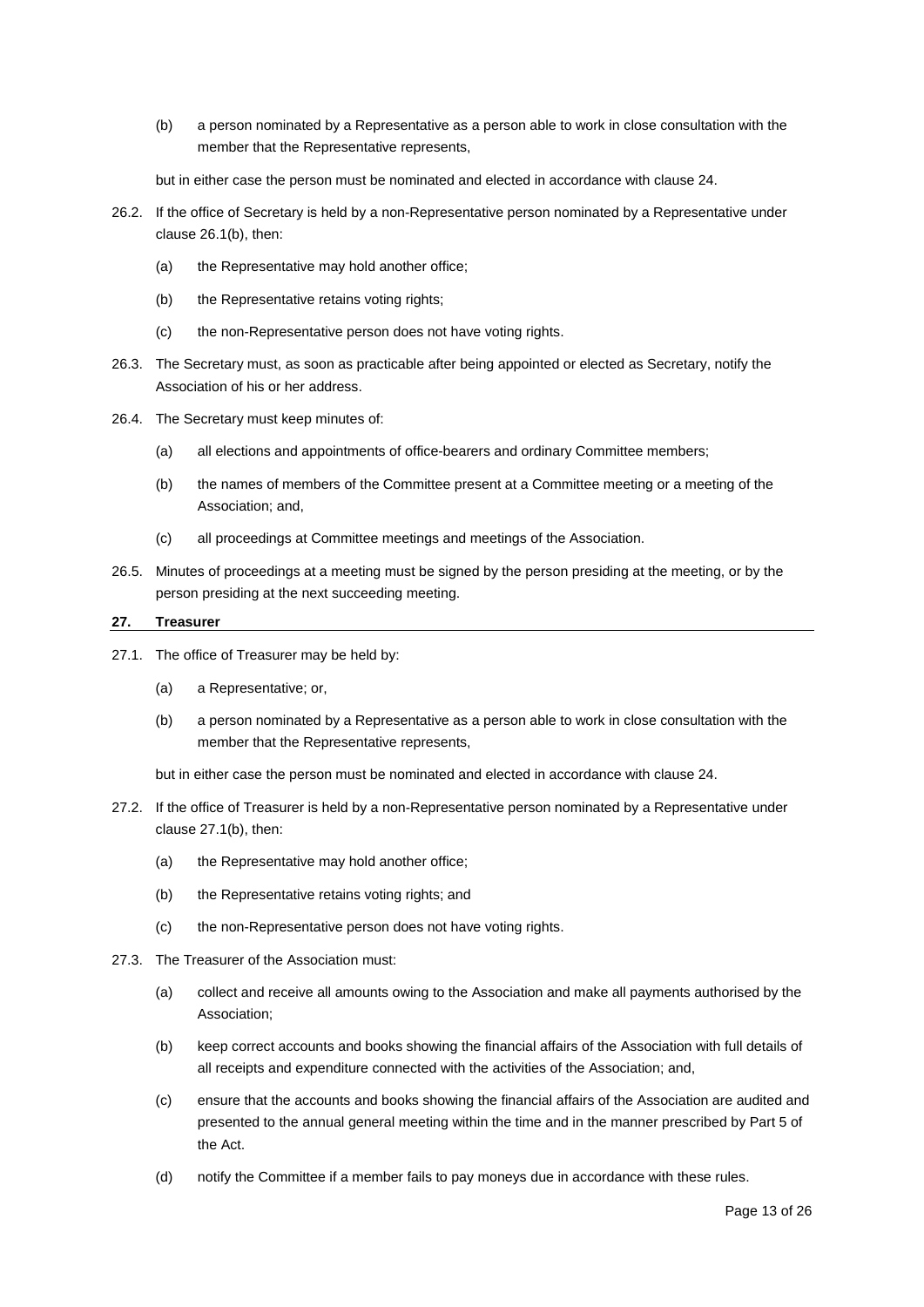#### <span id="page-13-0"></span>**28. Vacancies**

28.1. A vacancy in the office of an office-bearer of the Committee happens if the person holding the office:

- (a) dies;
- (b) ceases to be a Representative;
- (c) if, in relation to a person described in clause 26.1(b) or 27.1(b), the relevant Representative notifies the Secretary in writing that the person does not work (or as of a specified date will not be working) in close consultation with the member, or no longer has the confidence of the member;
- (d) resigns the office;
- (e) is removed from office under clause 29;
- (f) becomes bankrupt or personally insolvent;
- (g) suffers from mental or physical incapacity;
- (h) is disqualified from office under section 63(1) of the Act; or,
- (i) is absent without the consent of the Committee from all meetings of the Committee held during a period of six months.

#### <span id="page-13-1"></span>**29. Removal of Committee members**

29.1. The Association in general meeting may by resolution, subject to section 50 of the Act, remove any member of the Committee from the office of member of the Committee before the end of the member's term of office.

#### <span id="page-13-2"></span>**30. Delegation by Committee to subcommittee**

- 30.1. The Committee may, in writing, delegate to one or more subcommittees the exercise of the functions of the Committee that are specified in the instrument of delegation, other than:
	- (a) this power of delegation; and,
	- (b) a function that is a function imposed on the Committee by the Act, by any other Territory law, or by resolution of the Association in general meeting.
- 30.2. Subcommittees consist of such members and non-members that the Committee specifies in the instrument of delegation.
- 30.3. A subcommittee may meet and adjourn as it considers appropriate.
- 30.4. A function, the exercise of which has been delegated to a subcommittee under this clause 30 may, while the delegation remains unrevoked, be exercised from time to time by the subcommittee in accordance with the terms of the delegation.
- 30.5. A delegation under this clause 30 may be made subject to any conditions or limitations about the exercise of any function, or about time or circumstances, that may be specified in the instrument of delegation.
- 30.6. Despite any delegation under this clause 30, the Committee may continue to exercise any function delegated.
- 30.7. The Committee may, in writing, revoke wholly or in part any delegation under this clause 30.

#### <span id="page-13-3"></span>**31. Validity and Effectiveness of Acts**

31.1. Any act or thing done or suffered, or purporting to have been done or suffered, by: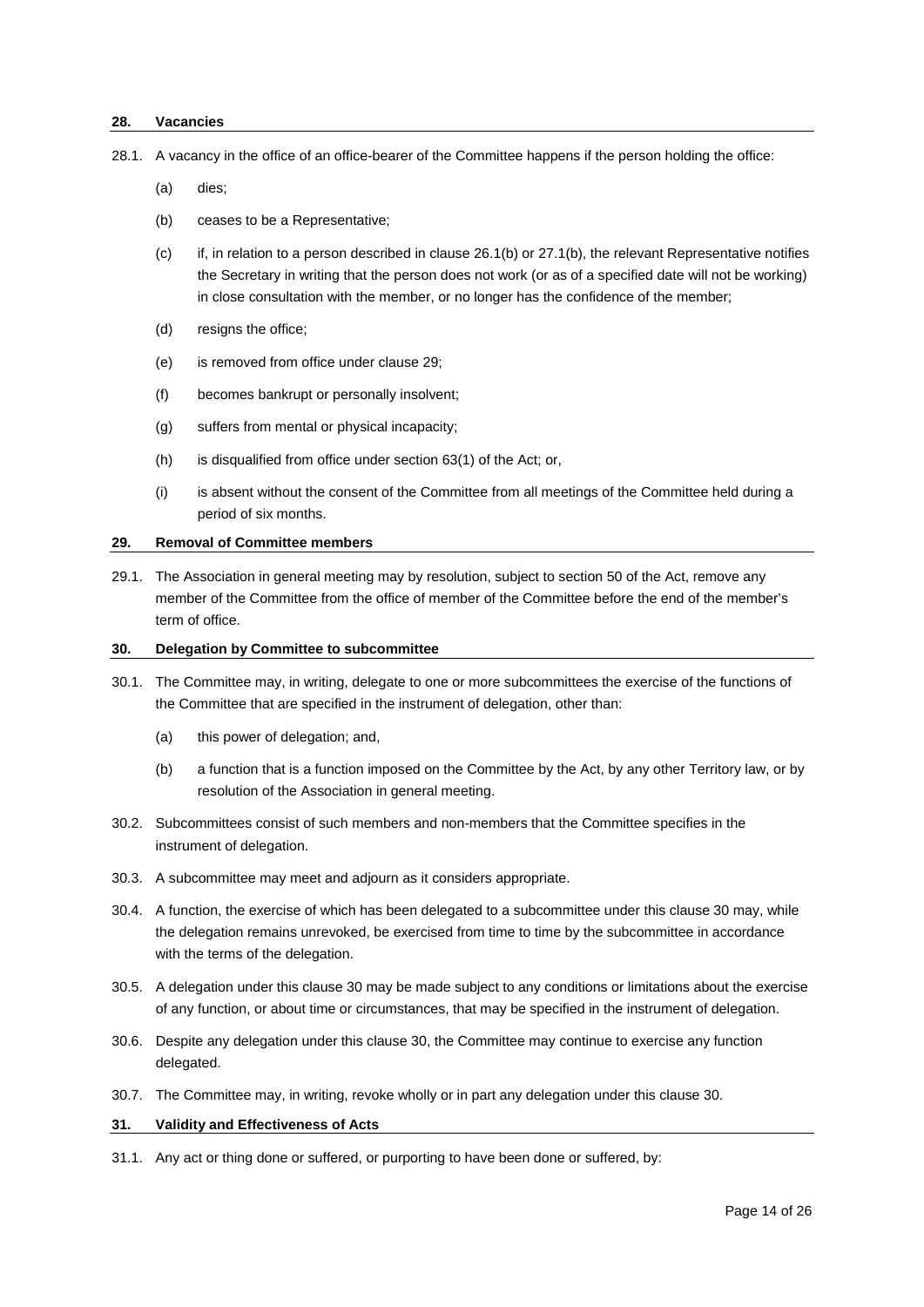- (a) the Committee;
- (b) a subcommittee acting in the exercise of a delegation under clause 30; or,
- (c) a member or non-member acting on behalf of the Committee or a subcommittee,

has the same force and effect as it would have if it had been done or suffered by the Committee, and is valid and effectual notwithstanding any defect that may afterwards be discovered in the appointment or qualification of any member or non-member.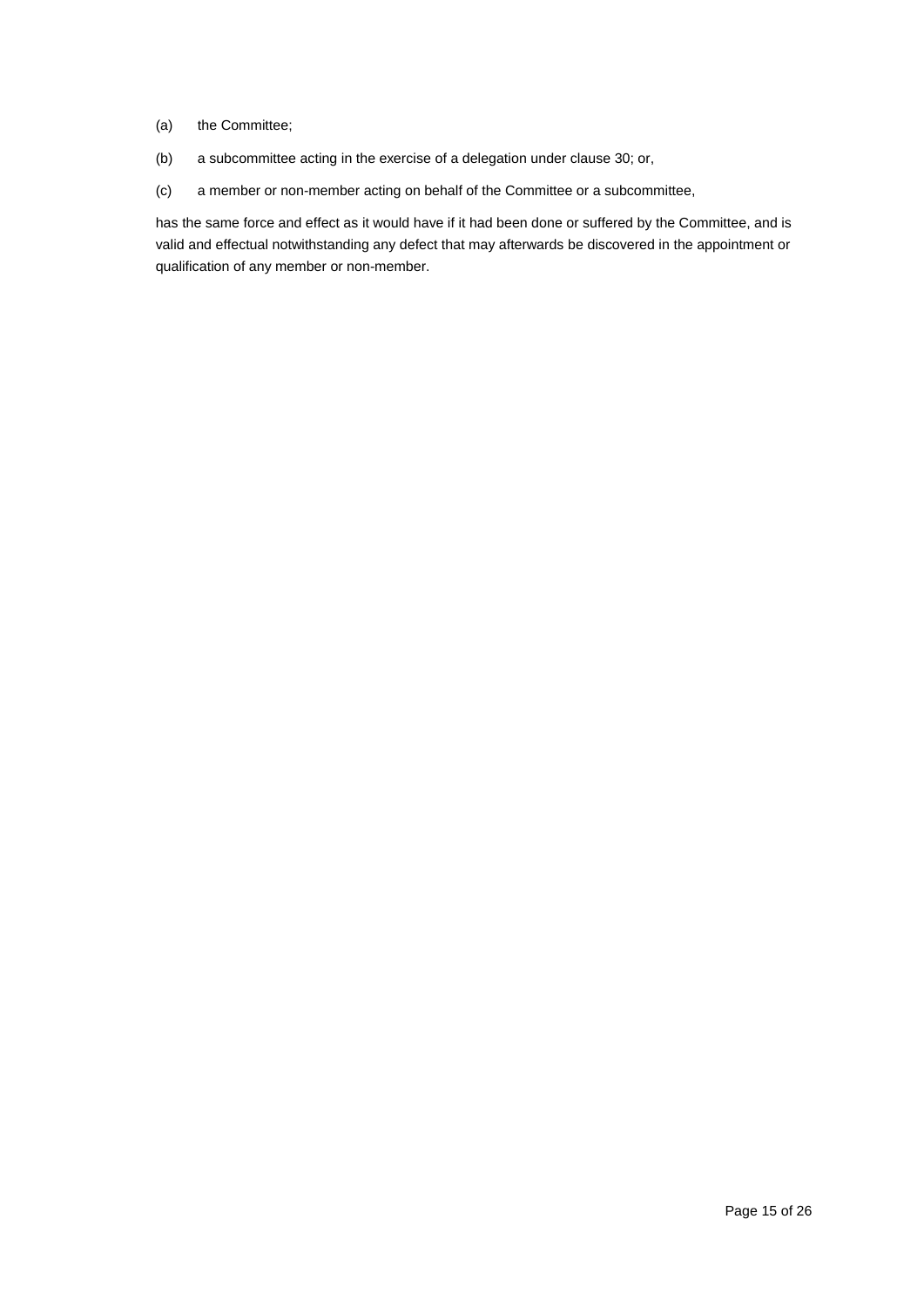## <span id="page-15-0"></span>**Part 1.6 Meetings**

#### <span id="page-15-1"></span>**32. Committee meetings**

#### **32.1. Holding and quorum**

- (a) The Committee must meet at least three times in each calendar year at the place and time that the Committee may decide.
- (b) Additional meetings of the Committee may be called by any member of the Committee.
- (c) Oral or written notice of a meeting of the Committee must be given by the Secretary to each member of the Committee at least 14 days (or any other period that may be unanimously agreed on by the members of the Committee) before the time appointed for the holding of the meeting.
- (d) Notice of a meeting given under clause 34.2 must specify the general nature of the business to be transacted at the meeting, and no business other than that business may be transacted at the meeting, except business that the Committee members present at the meeting unanimously agree to treat as urgent business.
- (e) Any five members of the Committee constitute a quorum for the transaction of the business of a meeting of the Committee.
- (f) No business may be transacted by the Committee unless a quorum is present and, if within half an hour after the time appointed for the meeting a quorum is not present, the meeting stands adjourned to the same place and at the same hour of the same day in the following week.
- (g) If at the adjourned meeting a quorum is not present within half an hour after the time appointed for the meeting, the meeting is dissolved.

#### **32.2. Voting and decisions**

- (a) Questions arising at a meeting of the Committee or of any subcommittee appointed by the Committee are decided by a majority of the votes of members of the Committee or subcommittee present at the meeting.
- (b) Each member present at a meeting of the Committee or of any subcommittee appointed by the Committee (including the person presiding at the meeting) is entitled to one vote but, if the votes on any question are equal, the person presiding may exercise a second or casting vote.

#### <span id="page-15-2"></span>**33. Person presiding**

- 33.1. The Chairperson presides at each meeting of the Association and the Committee.
- 33.2. If the Chairperson is absent from a meeting, the Committee members present must elect one of the Representatives present to preside at the meeting.
- 33.3. The person presiding will ensure that all Representatives and observers invited in accordance with clause 34.7 are given opportunity to present views and discuss matters raised.

#### <span id="page-15-3"></span>**34. Meetings of the Association**

#### **34.1. Annual general meetings**

(a) With the exception of the first annual general meeting of the Association, the Association must, at least once in each calendar year and within five months after the end of each financial year, call an annual general meeting of its members.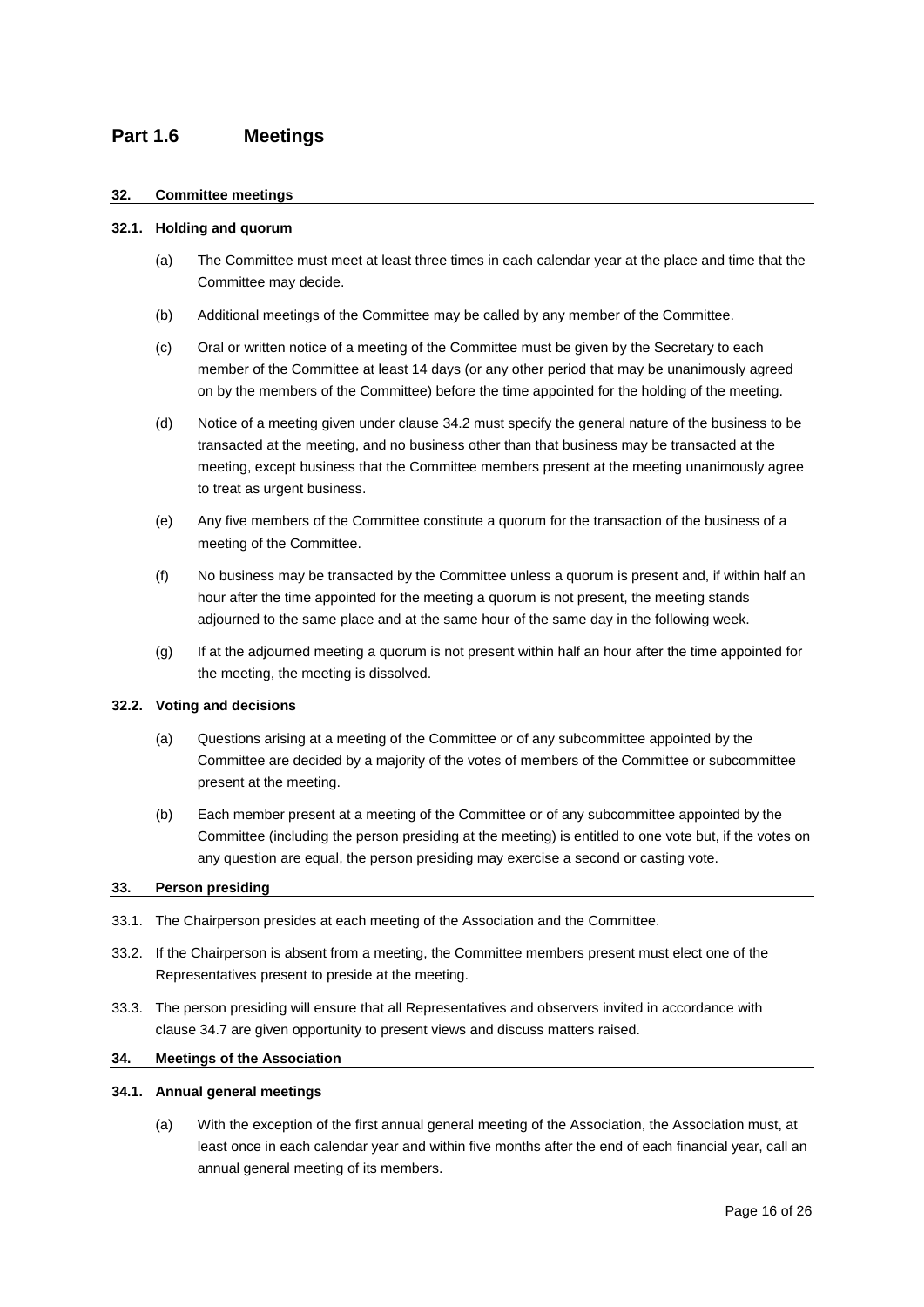- (b) The Association must hold its first annual general meeting:
	- (i) within 18 months after its incorporation under the Act; and,
	- (ii) within 5 months after the end of the first financial year.
- (c) Clauses 34.1(a) and (b) have effect subject to the powers of the registrar-general under section 120 of the Act in relation to extensions of time.
- (d) The annual general meeting of the Association must, subject to the Act, be called on the date and at the place and time that the Committee considers appropriate.
- (e) In addition to any other business that may be transacted at an annual general meeting, the business of an annual general meeting is:
	- (i) to confirm the minutes of the last annual general meeting and of any general meeting held since that meeting;
	- (ii) to receive reports from the Committee on the activities of the Association during the preceding financial year;
	- (iii) to elect office-bearers of the Committee;
	- (iv) to receive and consider the statement of accounts and the reports that are required to be submitted to members under section 73(1) of the Act; and,
	- (v) appoint the auditor for the current financial year in accordance with clause 37.1.
- (f) An annual general meeting must be specified as such in the notice calling it in accordance with clause 34.5.
- (g) An annual general meeting must be conducted in accordance with the provisions of this Part 1.6.

#### **34.2. General meetings**

- (a) The Committee may, whenever it considers appropriate, call a general meeting of the Association.
- (b) The Committee will endeavour to rotate the location of General Meetings among the member botanic gardens, and overseas as appropriate.
- (c) The Committee must, on the requisition in writing of not less than five Representatives, call a general meeting of the Association.
- (d) A requisition of Representatives for a general meeting:
	- (i) must state the purpose or purposes of the meeting;
	- (ii) must be signed by the Representatives making the requisition;
	- (iii) must be lodged with the Secretary; and,
	- (iv) may consist of several documents in a similar form, each signed by one or more of the Representatives making the requisition.
- (e) If the Committee fails to call a general meeting within one month after the date when a requisition of Representatives for the meeting is lodged with the Secretary, any one or more of the Representatives who made the requisition may call a general meeting to be held not later than three months after that date.
- (f) A general meeting called by a Representative or Representatives mentioned in clause 34.2(c) must be called as nearly as is practicable in the same way as general meetings are called by the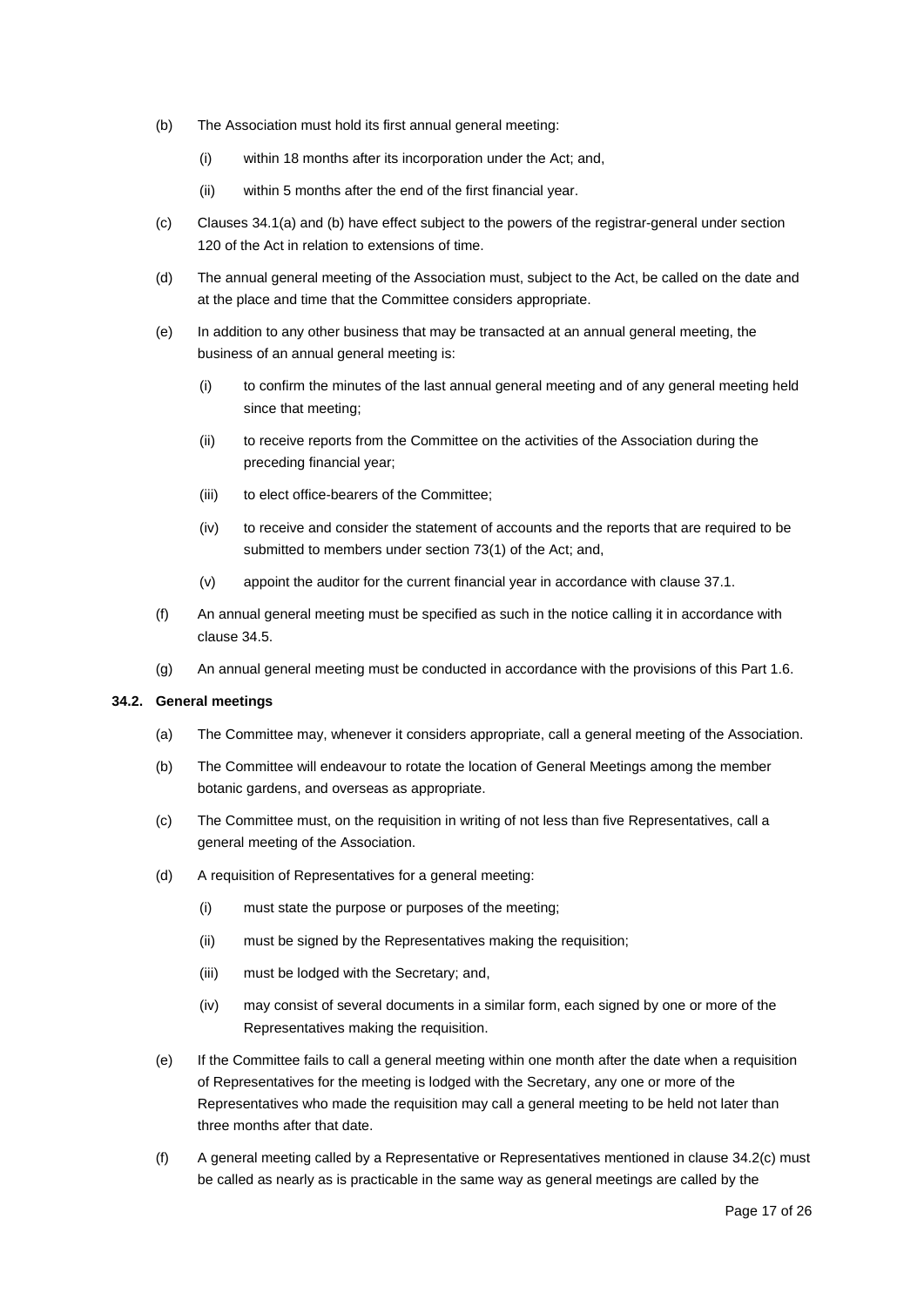Committee and any member who thereby incurs expense is entitled to be reimbursed by the Association for any reasonable expense so incurred.

#### **34.3. Procedure and quorum**

- (a) No item of business may be transacted at a meeting of the Association unless a quorum of Committee members entitled under these rules to vote is present during the time the meeting is considering that item.
- (b) Five Committee members present in person (who are entitled under these rules to vote at a general meeting) constitute a quorum for the transaction of the business of a meeting of the Association.
- (c) If within 30 minutes after the appointed time for the start of a meeting of the Association a quorum is not present, the meeting:
	- (i) if a general meeting called on the requisition of members, is dissolved; and,
	- (ii) in any other case, stands adjourned to the same day in the following week at the same time, and (unless another place is specified at the time of adjournment by the person presiding at the meeting or communicated by written notice to members given before the day to which the meeting is adjourned) at the same place.
- (d) If at the adjourned meeting held in accordance with clause 34.3(c)(ii) a quorum is not present within 30 minutes after the time appointed for the start of the meeting, the members present (being not less than three) constitute a quorum.

#### **34.4. Adjournment**

- (a) The person presiding at a meeting of the Association at which a quorum is present may, with the consent of the majority of Committee members present at the meeting, adjourn the meeting from time to time and place to place, but no business may be transacted at an adjourned meeting other than the business left unfinished at the meeting at which the adjournment took place.
- (b) If a meeting of the Association is adjourned for 14 days or more, the Secretary must give written or oral notice of the adjourned meeting to each Representative stating the place, date and time of the meeting and the nature of the business to be transacted at the meeting.
- (c) Except as provided in clauses 34.4(a) and (b), notice of an adjournment of a meeting of the Association or of the business to be transacted at an adjourned meeting is not required to be given.

#### **34.5. Notice**

- (a) Except if the nature of the business proposed to be dealt with at a meeting of the Association requires a special resolution of the Association, the Secretary must, at least 14 days before the date fixed for the holding of the meeting, send by prepaid post to each member at the member's address appearing in the register of members, a notice specifying the place, date and time of the meeting and the nature of the business proposed to be transacted at the meeting.
- (b) If the nature of the business proposed to be dealt with at a meeting of the Association requires a special resolution of the Association, the Secretary must, at least 21 days before the date fixed for the holding of the meeting, send notice to each member in the way provided in clause 34.5(a) specifying, in addition, the intention to propose the resolution as a special resolution.
- (c) No business other than that specified in the notice calling a meeting of the Association may be transacted at the meeting except, for an annual general meeting, business that may be transacted under clause 34.1(e).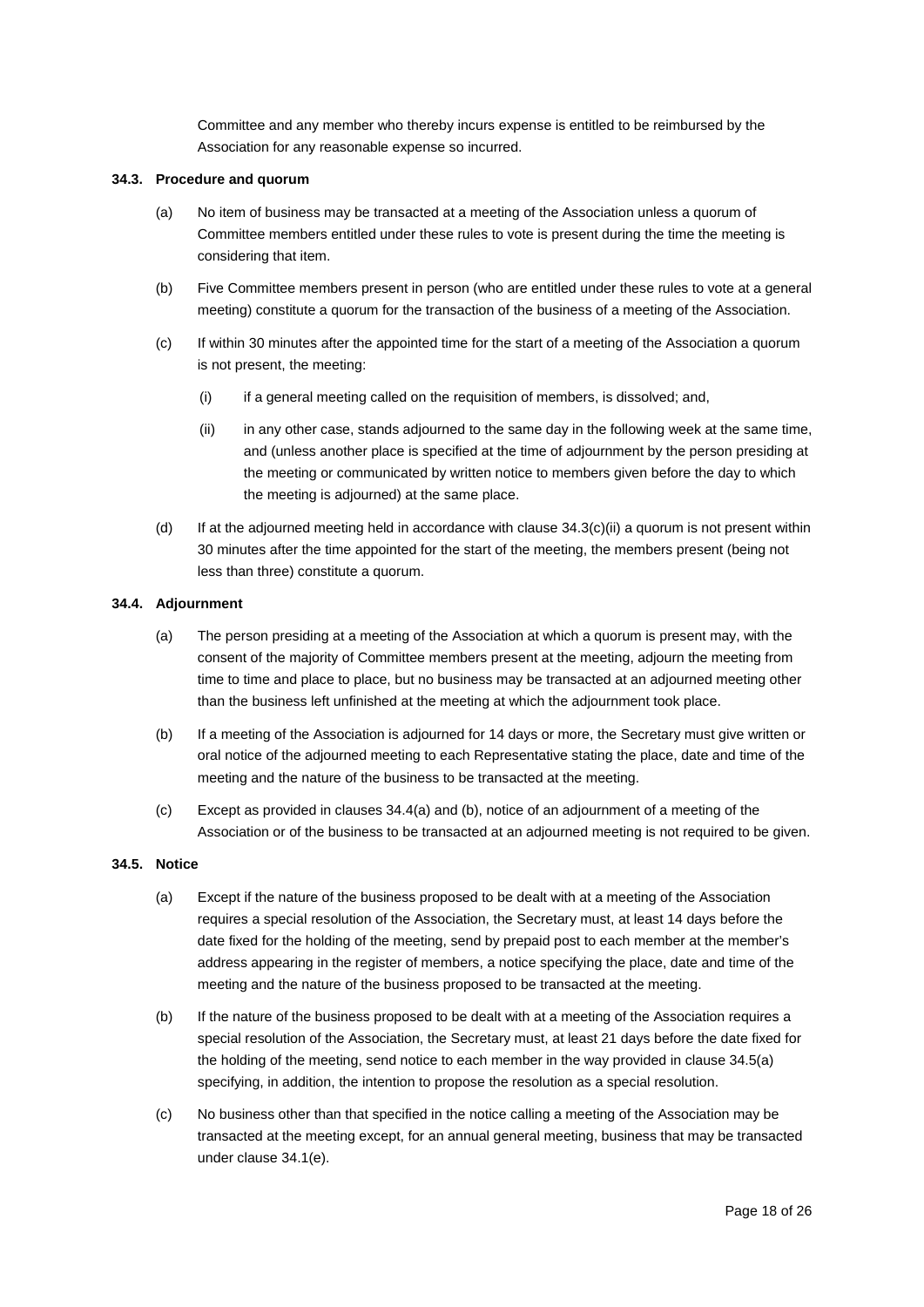(d) A member desiring to bring any business before a meeting of the Association may give written notice of that business to the Secretary, who must include that business in the next notice calling a meeting of the Association given after receipt of the notice from the member.

#### **34.6. Making of decisions**

- (a) A question arising at a meeting of the Association is to be decided on a show of hands, or by oral indication of vote, or other method to accommodate persons attending by teleconference or other means.
- (b) Unless before or on the declaration of the show of hands (or other method for voting) a poll is demanded, a declaration by the person presiding that a resolution has been carried or carried unanimously or carried by a particular majority or lost, or an entry to that effect in the minute book of the Association, is evidence of the fact without proof of the number or proportion of the votes recorded in favour of or against that resolution.
- (c) At a meeting of the Association, a poll may be demanded by the person presiding or by not less than two Committee members present in person or by proxy at the meeting.
- (d) If a poll is demanded at a meeting of the Association, the poll must be taken:
	- (i) immediately if the poll relates to the election of the person to preside at the meeting or to the question of an adjournment; or,
	- (ii) in any other case, in the way and at the time before the close of the meeting that the person presiding directs, and the resolution of the poll on the matter is taken to be the resolution of the meeting on that matter.
- (e) A poll will take the following form:
	- (i) A scrutineer will be appointed by the presiding person;
	- (ii) For Committee members physically located in the place that the meeting is being held, ballot papers will be distributed and marked to record the vote for or against the proposal;
	- (iii) Committee members attending via teleconference or videoconference facilities, or other means of connecting from a separate location, will email their votes for or against the proposal to both the scrutineer and presiding person at one or more agreed email addresses within 24 hours after the end of the meeting (or such other shorter time as is agreed by the Committee);
	- (iv) The voting papers and email printouts will be assembled, counted by the scrutineer, and checked by the presiding person;
	- (v) The presiding person has a second or casting vote to settle a tie; and,
	- (vi) The Secretary will record the numbers of votes for, against, abstaining, informal, and not received (as relevant).

#### **34.7. Observers**

- (a) The Chairperson or a majority of Committee members may invite any person to attend all or part or parts of a meeting of the Association as non-voting observers.
- (b) The Chairperson will ensure that observers are made aware before or, that is not possible, at the commencement of their attendance, or at any appropriate time during the course of their attendance, that they may be required to absent themselves from the meeting.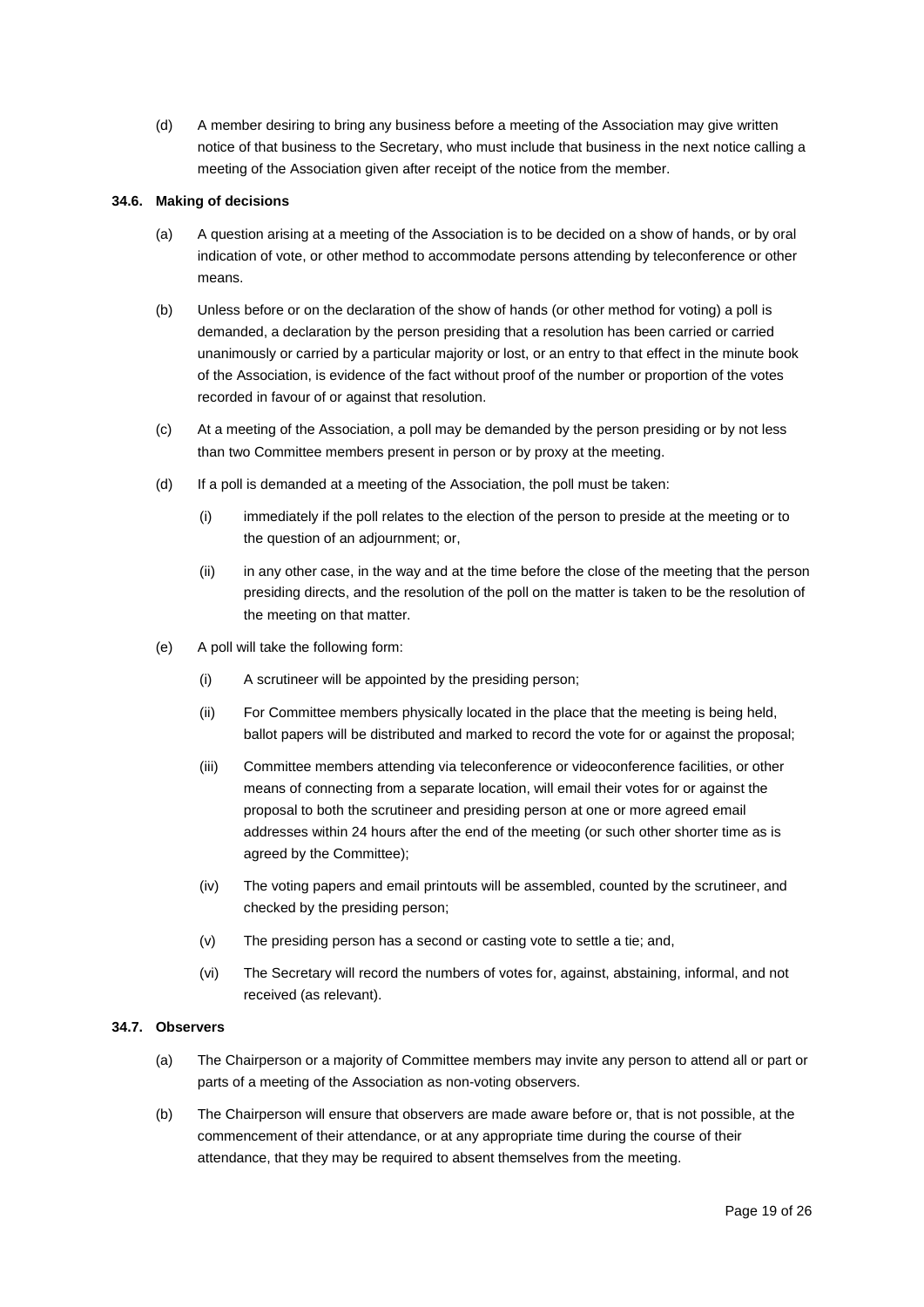- (c) A Representative may at any time during a meeting:
	- (i) indicate their view that all or some observers should not be present at all or for parts of the meeting;
	- (ii) request that a decision be made to exclude the observers during those parts of the meeting; and,
	- (iii) if the majority of Committee members decides against exclusion, request a decision a second time relating to the same issue, but if the majority of Committee members again decides against exclusion that decision is final and binding.

#### **34.8. Appointment of proxies**

- (a) Each Committee member is entitled to appoint another person as proxy by notice given to the Secretary no later than 24 hours before the time of the meeting for which the proxy is appointed.
- (b) The notice appointing the proxy must be substantially in the form set out in Appendix 2.

#### **34.9. Voting**

- (a) Subject to clause 34.9(c), on any question arising at a meeting of the Association a Committee member has one vote only.
- (b) All votes must be given personally or by proxy but no member may hold more than five proxies.
- (c) If the votes on a question at a general meeting are equal, the person presiding is entitled to exercise a second or casting vote.
- (d) A member or proxy is not entitled to vote at any meeting of the Association unless all money due and payable by the member or proxy to the Association has been paid, other than the amount of the annual subscription payable for the then current year.

## <span id="page-19-0"></span>**Part 1.7 Miscellaneous**

#### <span id="page-19-1"></span>**35. Finances**

- 35.1. The funds of the Association will be derived from:
	- (a) the membership fees;
	- (b) special levies on members;
	- (c) profits from the holding of events and national conferences
	- (d) profits from the provision of data and sale of publications and other goods;
	- (e) grants;
	- (f) sponsorship;
	- (g) donations and gifts, including bequests; and,
	- (h) other sources determined by the Committee by resolution at a meeting of the Association, subject to section 114 of the Act.
- 35.2. The Treasurer will ensure that: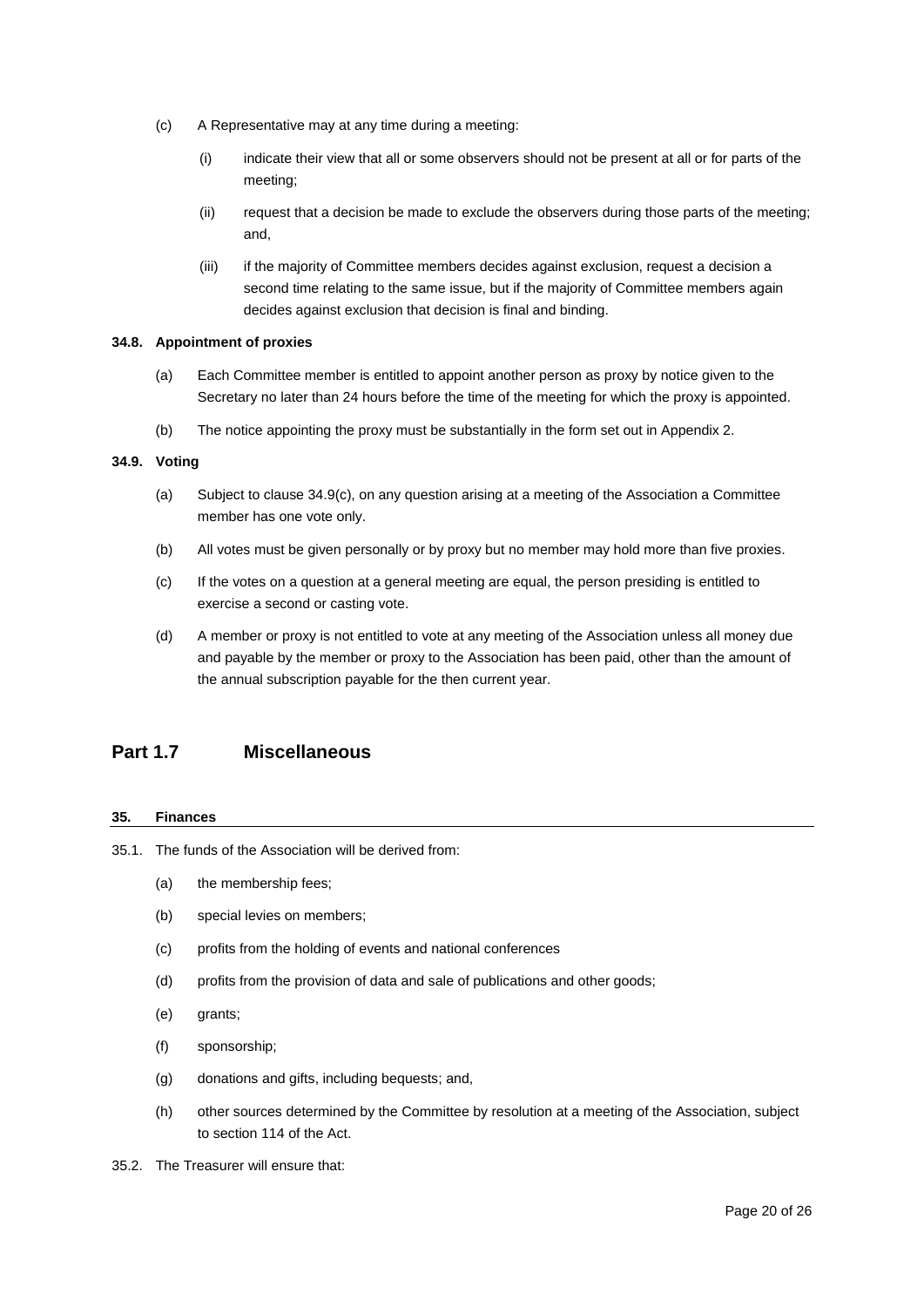- (a) the Association maintains proper accounting records;
- (b) all moneys received by the Association are deposited as soon as practicable and without deduction to the credit of the Association's bank accounts;
- (c) moneys received from sources not eligible for tax deductible status, such as bequests and sponsorship, are not directed to the Association's Public Fund; and,
- (d) a receipt is issued as soon as practicable after receiving moneys.
- 35.3. Subject to a resolution passed by the Committee at a meeting of the Association, the funds of the Association must be used for the objects and purposes in the way that the Committee decides.
- 35.4. The Association will be responsible for meeting the costs of activities that are carried on in the name of the Association, provided that the Committee has approved the conduct of such activities and has agreed to meet the costs of them.
- 35.5. Payments made on behalf of the Association by cheques, drafts, bills of exchange, promissory notes and other negotiable instruments must be signed by two people who are either members of the Committee or employees of the Association authorised by the Committee to sign such instruments.
- 35.6. Nothing in these rules will prevent the payment in good faith of remuneration to a person, whether that person is a Committee member or otherwise:
	- (a) in return for any services actually rendered to the Association;
	- (b) for goods supplied in the ordinary and usual way of recovery of expenses;
	- (c) as repayment for out-of-pocket expenses;
	- (d) in payment of interest at a rate not exceeding the rate for the time being charged on overdrawn accounts by bankers in Australia, on money borrowed from any member of the Association; or,
	- (e) as reasonable and proper rent for any premises let to the Association.

#### <span id="page-20-0"></span>**36. Staff**

36.1. The Association may employ or engage such employees, contractors, advisors, agents and officers, and under such conditions, as are approved by the Committee.

#### <span id="page-20-1"></span>**37. Audit of accounts**

- 37.1. At each annual general meeting, the Committee will appoint a person who:
	- (a) is not a member of the Committee;
	- (b) has not prepared or assisted with the preparation of the accounts; and,
	- (c) meets the requirements of the Act,

to carry out an annual audit of the Association's financial records for that current financial year.

- 37.2. The Committee will take reasonable steps to ensure that the audit is completed and the auditor provides the following documents at least 14 days before the next annual general meeting, so that the documents required by section 73(1) of the Act can be provided to members:
	- (a) a audited statement of the Association's accounts for the relevant financial year;
	- (b) a copy of the auditor's report in relation to the Association's accounts for that financial year.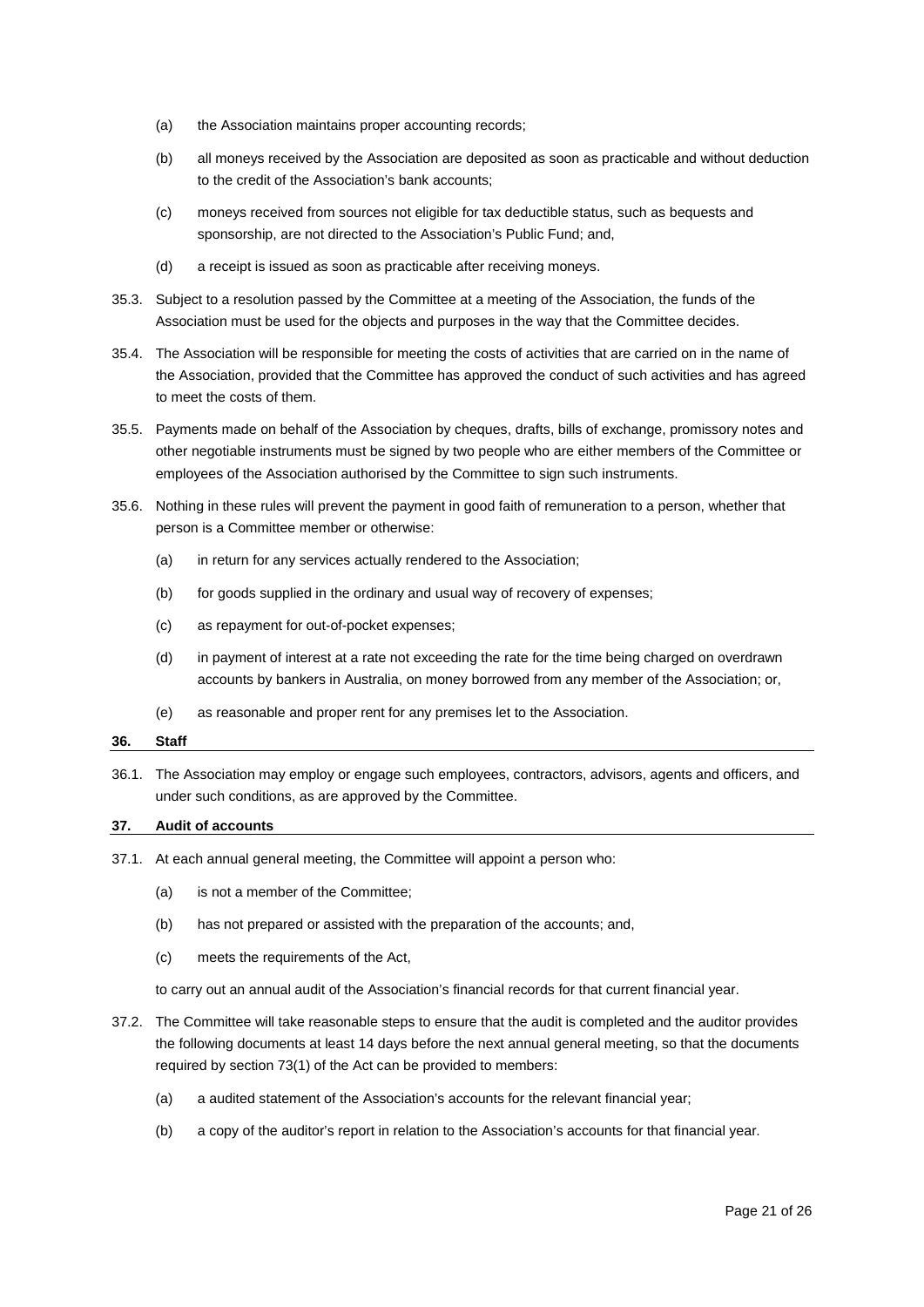- 37.3. If the appointed auditor is unable to complete the audit for any reason (including if the auditor no longer meets the requirements of clause 37.1), the Committee will appoint another person who meets the requirements of clause 37.1 to complete the audit.
- 37.4. A person who has completed an appointment as auditor is, subject to the Act, immediately eligible for reappointment, provided the requirements of clause 37.1 are still satisfied.

#### <span id="page-21-0"></span>**38. Common seal**

- 38.1. The common seal of the Association must be kept in the custody of the Secretary.
- 38.2. The common seal must not be attached to any instrument except by the authority of the Committee and the attaching of the common seal must be attested by the signatures of two members of the Committee.

#### <span id="page-21-1"></span>**39. Custody of books**

39.1. Subject to the Act, the Regulation and these rules, the Secretary must keep in his or her custody or under his or her control all records, books, and other documents relating to the Association.

#### <span id="page-21-2"></span>**40. Inspection of books**

40.1. The records, books and other documents of the Association must be open to inspection at a place in the ACT, free of charge, by a member of the Association at any reasonable hour, upon reasonable notice being given by the member to the Secretary.

#### <span id="page-21-3"></span>**41. Service of notice**

- 41.1. The Association may serve a notice by any of the methods described in section 248 of the *Legislation Act*.
- 41.2. Documents, including notices, are taken to have been delivered at the times identified in section 250 of the *Legislation Act*.
- 41.3. It is the responsibility of members to ensure that their details, including address for notices, is kept up to date in the register of members.

#### <span id="page-21-4"></span>**42. By-laws**

- 42.1. The Committee may make such by-laws as it thinks fit in relation to the affairs of the Association that are not otherwise provided for in these rules.
- 42.2. By-laws must be raised, discussed and decided by vote at a meeting of the Association in accordance with clause 34.
- 42.3. A proposed by-law that has been passed by the Committee must be notified to all members as soon as is reasonably practicable.
- 42.4. A by-law will come into force one month after it has been notified to all members, unless before that date the Secretary receives a request from at least three members that the proposed by-law should be amended or repealed, in which case the proposed by-law must be reconsidered by the Committee.
- 42.5. After reconsideration of a proposed by-law in accordance with clause 42.4, the Committee may confirm, amend or repeal the proposed by-law, and, if the Committee decides to confirm or amend the by-law, notify all members of that decision, and the provisions of clause 42.4 apply again;
- 42.6. If a by-law that has been reconsidered and confirmed by the Committee is again the subject of a request for amendment or repeal, the matter will be referred to the next meeting of the Association, which will decide the matter finally by the vote of a simple majority of those present and eligible to vote.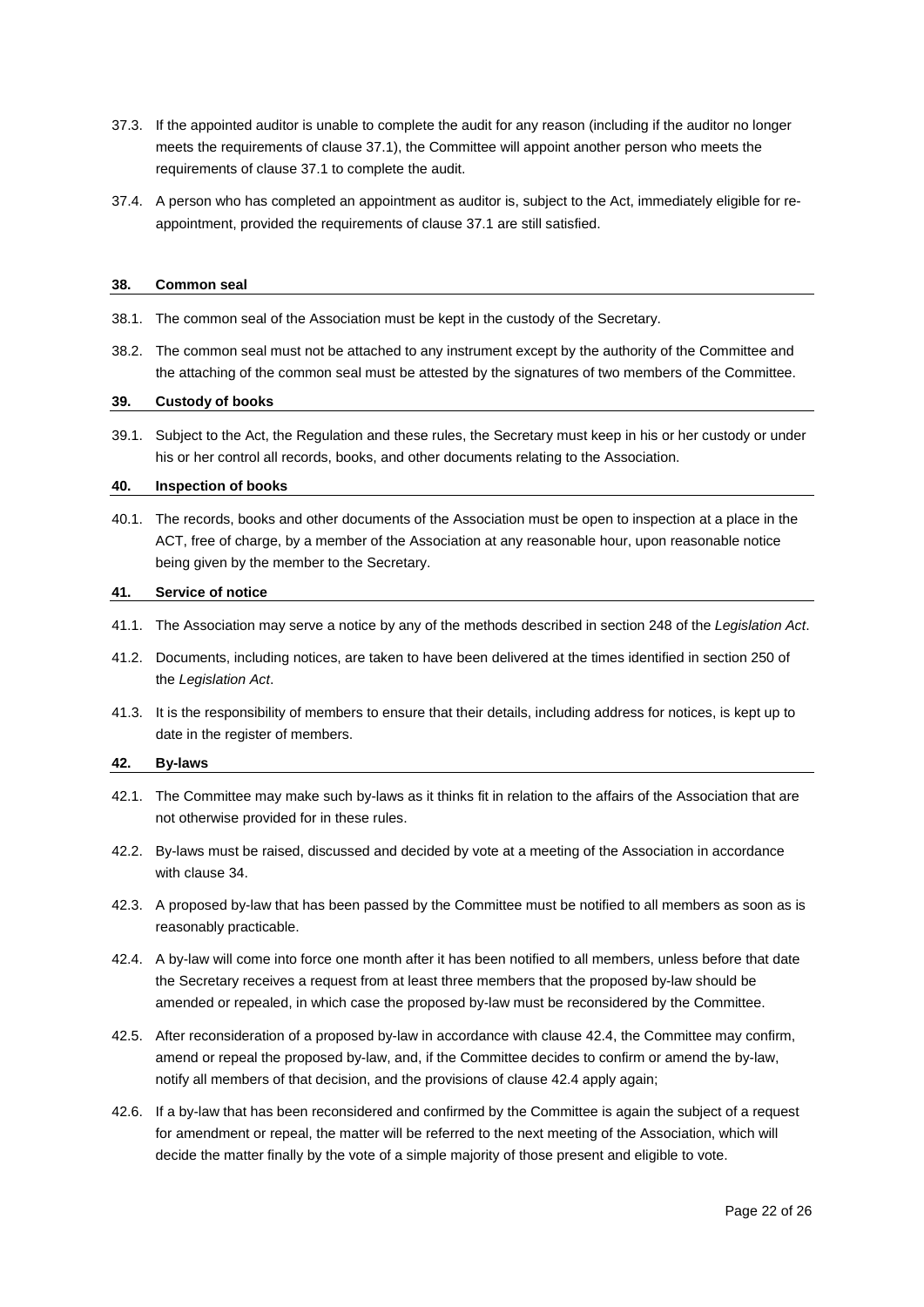42.7. The Secretary must make all rules and by-laws available to members on request.

#### <span id="page-22-0"></span>**43. Public Officer**

- 43.1. The Committee must have a Public Officer in accordance with the Act.
- 43.2. The Public Officer will:
	- (a) if not already a member of the Committee, be entitled to attend meetings of the Committee, but if not a member of the Committee, will have no right to vote;
	- (b) be at least 18 years of age and permanently resident in the Australian Capital Territory;
	- (c) be responsible to the Committee for meeting the requirements of the Public Officer under the Act.
- 43.3. An act of the Public Officer of the Association will not be taken to be invalid only because:
	- (a) there is a defect in the Public Officer's appointment;
	- (b) the Public Officer was not eligible to be Public Officer by virtue of clause 43.2(b);
	- (c) the office of the Public Officer was, at the time of the act, taken to be vacant pursuant to clause 43.4.
- 43.4. The office of Public Officer becomes vacant if the person holding that office:
	- (a) dies;
	- (b) resigns his or her office in writing addressed to the Committee;
	- (c) is removed from office by resolution of the Committee by simple majority plus one;
	- (d) becomes insolvent or under administration;
	- (e) suffers from mental or physical incapacity;
	- (f) is convicted of an offence referred to in section 63(1) of the Act after taking office, or it comes to the Committee's attention that he or she was convicted, or released from imprisonment in respect of, such an offence within the five years immediately preceding his or her appointment as Public Officer; or,
	- (g) ceases to be a resident of the Australian Capital Territory.
- 43.5. If the office of Public Officer becomes vacant, the Committee will appoint a replacement within 14 days.

#### <span id="page-22-1"></span>**44. Winding Up of Association**

- 44.1. At the first meeting of the Association, the Association must pass a special resolution nominating:
	- (a) another association for section 91(1)(a) of the Act; or,
	- (b) a fund, authority or institution for section 92(1)(b) of the Act,

in which it is to vest its surplus property in the event of the dissolution or winding up of the Association.

44.2. An association nominated under clause 44.1(a) must fulfil the requirements specified in section 92(2) of the Act.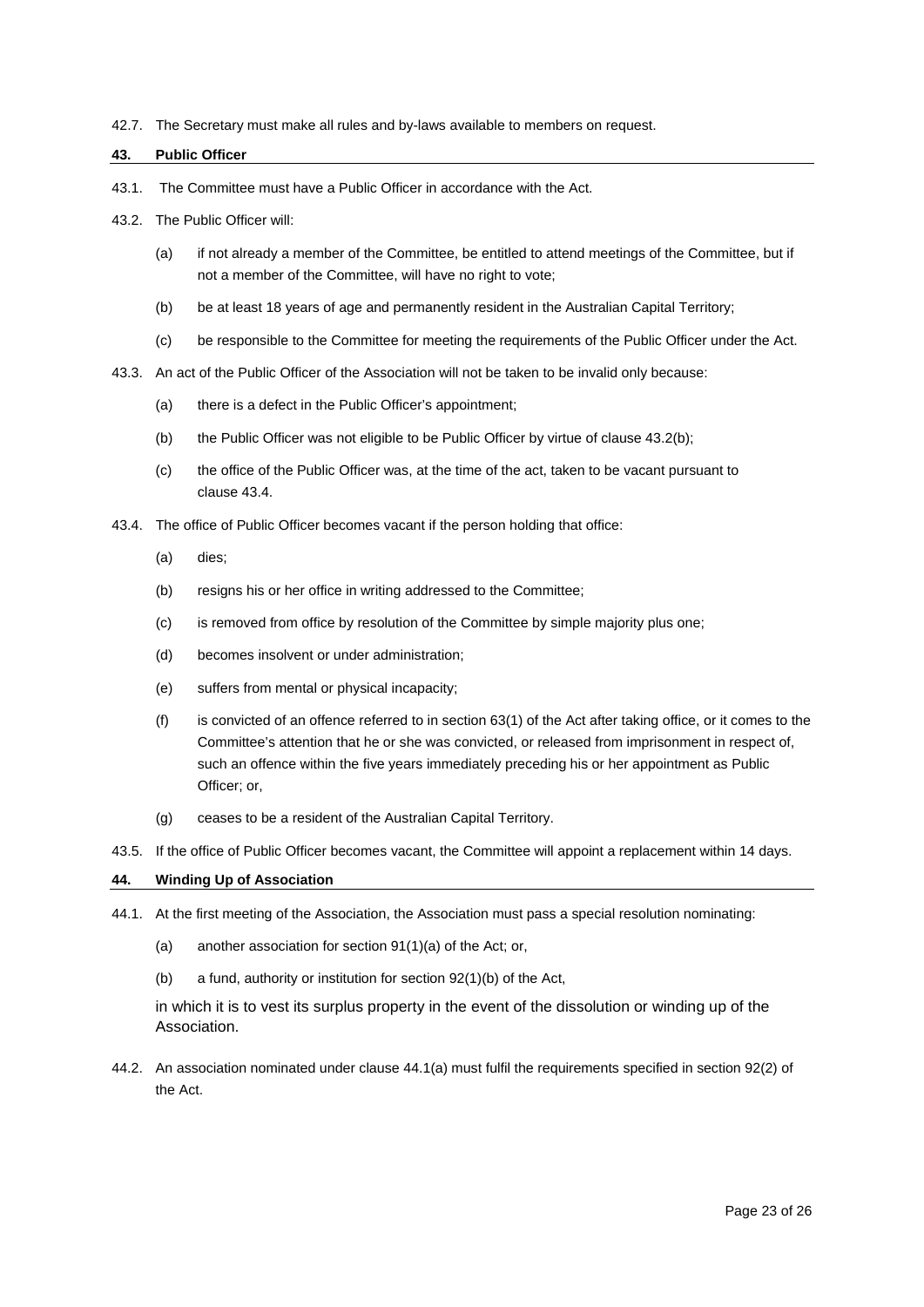## <span id="page-23-0"></span>**Appendix 1 Application for Representing a Member of Association**

**Council of Heads of Australian Botanic Gardens Incorporated** (incorporated under the *Associations Incorporation Act 1991*)

I, .....................................................................................................................(*full name of applicant*)

of .....................................................................................................................(*address*)

.................................................................................. (*occupation*)

apply to become a representative of a member of the incorporated association. If I am admitted as a representative, I agree to be bound by the rules of the association for the time being in force.

.......................................................

(*Signature of applicant*)

Date .................................

I, ..................................................................................................................... (*full name*)

a member representative of the association, nominate the applicant, who is personally known to me, to represent a member of the association.

.......................................................

(*Signature of proposer*) Date .................................

I, ..................................................................................................................... (*full name*)

a member representative of the association, second the nomination of the applicant, who is personally known to me, to represent a member of the association.

.......................................................

(*Signature of seconder*)

Date ..................................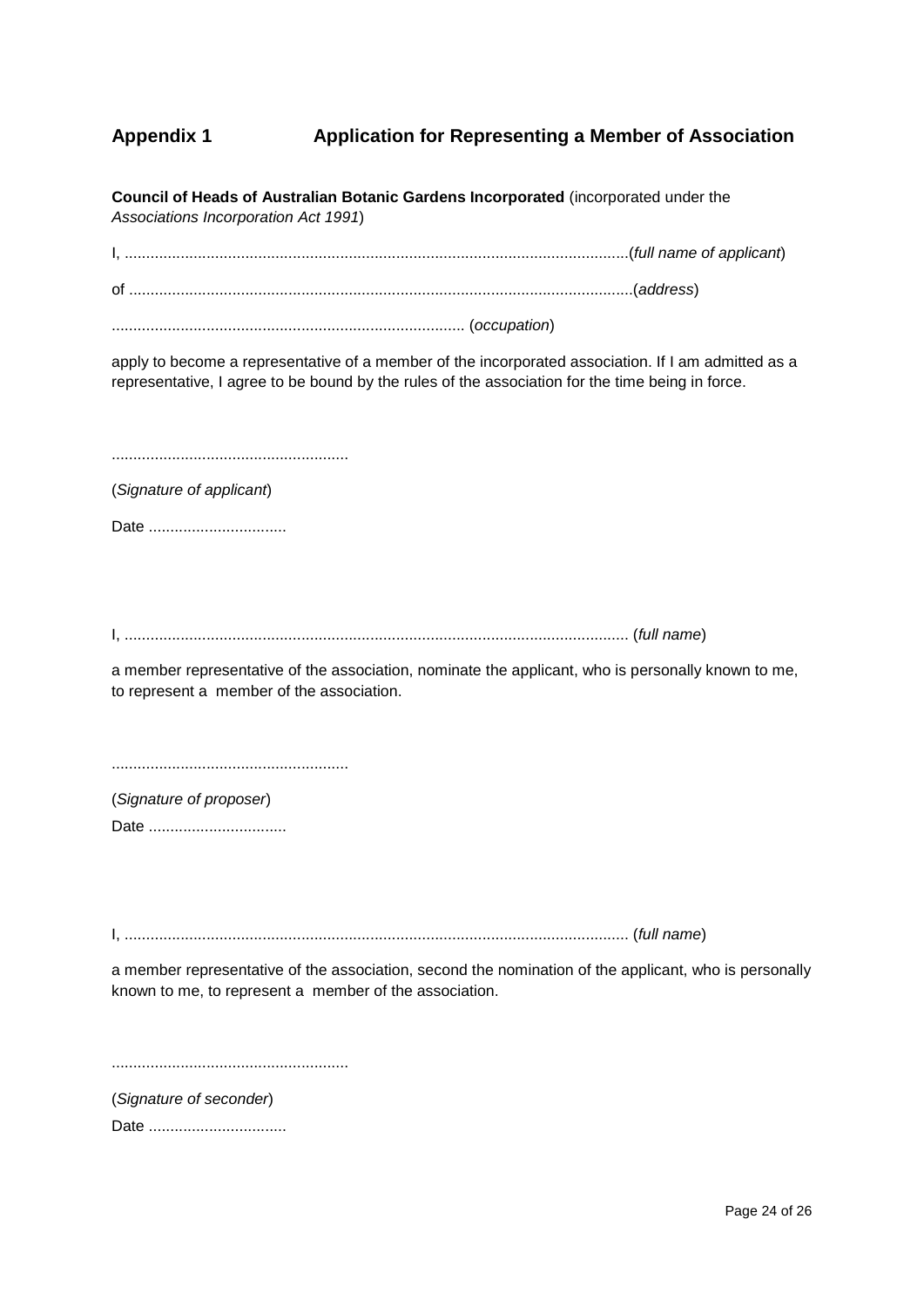## <span id="page-24-0"></span>**Appendix 2 Form of appointment of proxy**

I, .................................................................................................................... (full name) of ................................................................................................................... (address) Representative of .......................................................................................... (name of member) a member representative of the **Council of Heads of Australian Botanic Gardens Incorporated** appoint ...........................................................................................................(full name of proxy) of ....................................................................................................................(address) Representative of .......................................................................................... (name of member)

a member representative of that incorporated Association, as my proxy to vote for me on my behalf at the meeting of the Association (annual general meeting or other general meeting, as the case may be) to be held on ......................................................................................................................... and at any adjournment of that meeting.

\*My proxy is authorised to vote in favour of/against (delete as appropriate) the resolution (insert details).

.......................................

(Signature of Representative appointing proxy)

(\*To be inserted if desired.)

Date .................................

Note A proxy vote may not be given to a person who is not a member of the Association